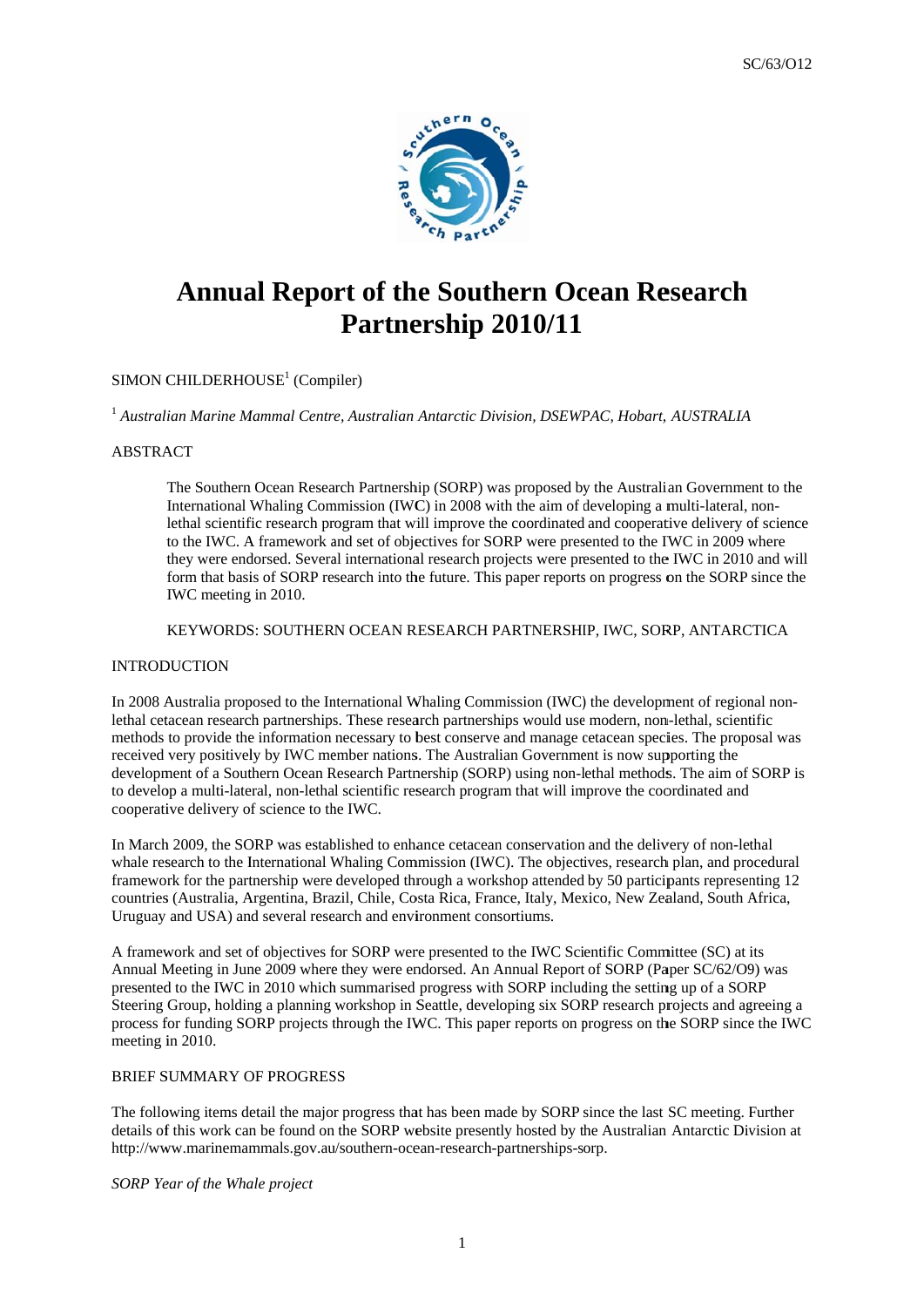This is one of the core SORP research projects. Based on discussions at two technical meetings and the SORP Paris Workshop, this project has been further scoped and developed. The exact focus for this project will be discussed at SC 63 but is likely to include the development of a circumpolar estimate of abundance for Antarctic blue whales based on mark-recapture methods from individual photo-identification and biopsy sampling. Surveys for Antarctic blue whales are likely to use vocalisations to the detection and track calling whales, thereby maximising encounters during surveys. Further information about this project is available in papers SC/62/O13 and SC/63/SH3 and this project will be discussed in detail at SC 63.

#### *Funding for SORP Projects*

Interim funding was provided for three SORP projects to support work since last SC. The projects that received funding were: (i) Distribution, relative abundance, migration patterns and foraging ecology of three ecotypes of killer whales in the Southern Ocean; (ii) Foraging ecology and predator-prey interactions between baleen whales and krill: a multi-scale comparative study across Antarctic regions; and, (iii) and What is the distribution and extent of mixing of Southern Hemisphere humpback whale populations around Antarctica? Phase 1: East Australia and Oceania.

## *Collaborative Research Expedition*

A SORP collaborative research expedition to the Antarctic has been initiated since the last SC and is planned for the austral summer of 2010/11. The expedition will support the development and trialling of survey methodologies for Antarctic blue whales that will be fundamental to the SORP Year of the Whale Project. This will either be a joint South Africa-Australia expedition to Area III or will be an Australian lead expedition (with collaborators yet to be determined) to Area V, depending on availability of vessels. It is anticipated that other SORP member countries will contribute researchers to these voyages to facilitate sharing of expertise and capacity build across the region. Other potential collaborators include New Zealand, USA, Brazil and Argentina.

## *SORP Research Projects*

Brief progress reports on each of the six existing SORP research projects are included in Annex 1.

## *SORP Paris Workshop*

This workshop was a joint meeting of the SORP Steering Group (SSG) and representatives from the six SORP research projects. The aim of the workshop was to discuss the research projects in detail, consider and address comments received on each project at SC 62, report on progress to date and develop collaborative plans for the future. The workshop was attended by 17 scientists from nine countries. Regional summaries of SORP related research and developments were presented. The Workshop was generously supported by the Government of France. A full Report of the Workshop is available as Annex 2.

## LIST OF SORP RELATED PAPERS AT SC 63

| SC/62/O12  | Annual Report of the Southern Ocean Research Partnership 2011                            |  |
|------------|------------------------------------------------------------------------------------------|--|
| SC/62/O13  | Revised project outlines for the Southern Ocean Research Partnership                     |  |
| SC/63/SH3  | Survey options for Antarctic blue whales: A feasibility study                            |  |
| SC/63/SH10 | Genotype matching of humpback whales from the 2010 Australia/New Zealand Antarctic       |  |
|            | Whale Expedition (Area V) to the South Pacific.                                          |  |
| SC/63/SH11 | Photographic Evidence of Interchange between East Australia (BS E-1) and West Australia  |  |
|            | (BS - D) Breeding Populations                                                            |  |
| SC/63/SH15 | Preliminary Analysis of Scales of Foraging Using Speed and Position characteristics from |  |
|            | humpback whale Tracks                                                                    |  |
| SC/63/SH16 | Comprehensive photo-identification matching of Antarctic Area V humpback whales          |  |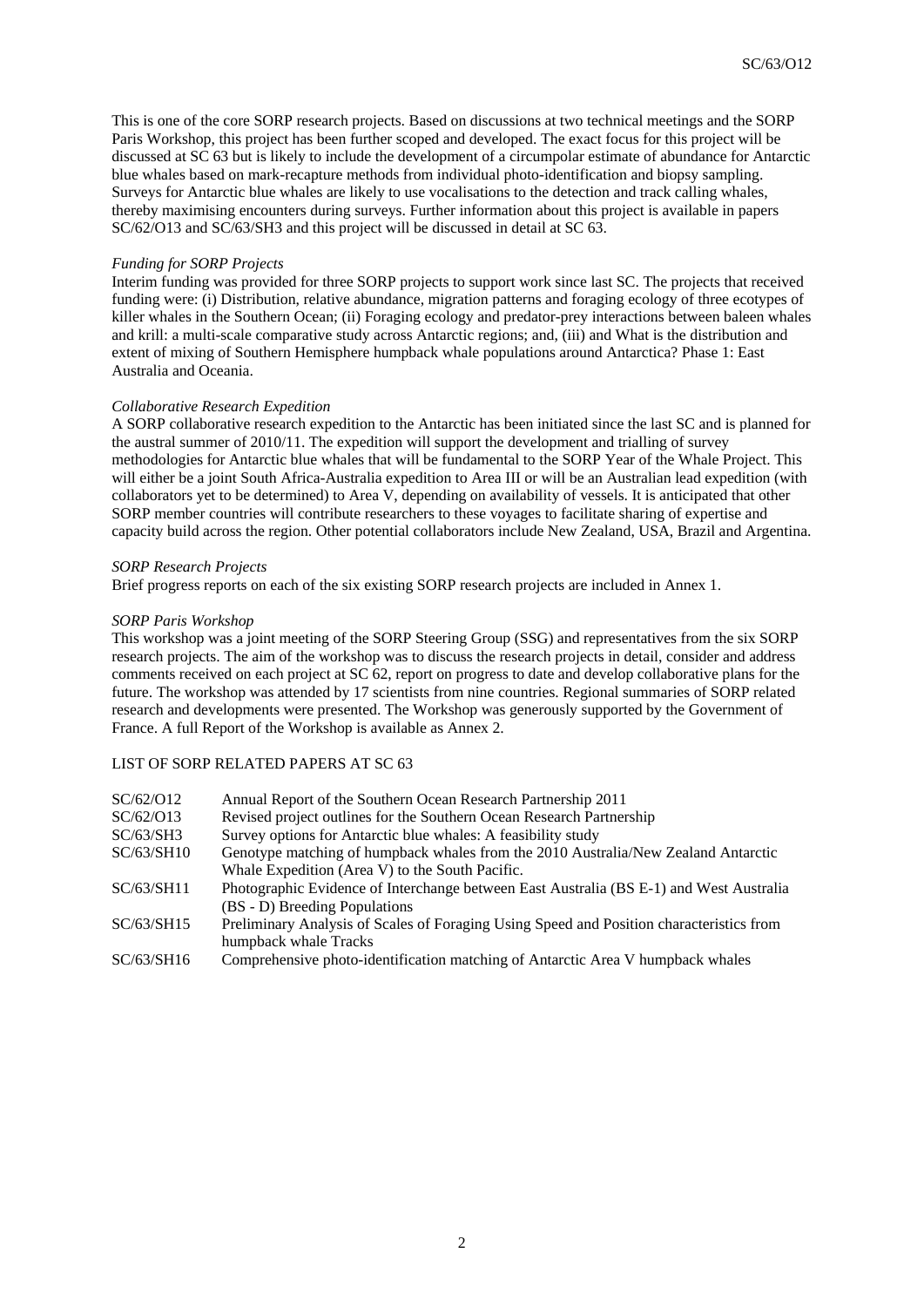#### Annex 1: Progress Reports on the SORP research projects for 2010/11

#### *1. Distr ribution, relat tive abundanc ce, migration p patterns and f foraging ecolo ogy of three ec cotypes of kill ler whales in the Southern Ocean*

Pitman and Durban participated as 'visiting scientists' on board the tour vessel M/V National Geographic Explorer for three trips to the Antarctic Peninsula from 8 Jan to 6 Feb 2011. During the trips, we recorded 7 sightings of killer whales (i.e. 1 type A, 3 type B small form, 2 type B large form, 1 group type unknown) and collected 1000+ photo-ID images of at least 150 different animals. During 4 outings in the launch, we collected 10 biopsy samples (e.g. 3 type B large form, 7 type B small form), and satellite-tagged 5 individual whales (e.g. 3 type B large form, 2 type B small form). The biopsy samples are to be used in conjunction with an upcoming global assessment of killer whale phylogenetics and specifically to look at the relationship of large and small form type B killer whales in the Peninsula area. In conjunction with the latter, we are collaborating with colleagues at Northwest Fisheries Science Center in Seattle to compare stable isotope signatures of large and small type B whales. Again this year we saw large type B hunting for seals and small type B preying only on penguins. One of our satellite tags this year lasted 99 days and we now have tracks from 5 different groups of killer whales from 3 different years and they all moved northward to tropical waters off southern Brazil following almost the identical route (see Figure 1). We applied for and have received logistical support from NSF to tag type C killer whales in the western Ross Sea during Dec-Jan 2012-13 and 2013-14. This work has lead to one published one paper this year and another on our Antarctic killer whale satellite tracking results is nearly completed:

Pitman, R. L., and J. W. Durban. 2011. Cooperative hunting behavior, prey selectivity and prey handling by pack ice killer whales (Orcinus orca), type B, in Antarctic Peninsula waters. Marine Mammal Science. DOI: 10.1111/j.1748-7692.2010.00453.x



Figure 1. Satellite tracks from killer whales tagged at the Antarctic Peninsula between 2009 and 2011.

## 2. *Foraging ecology and predator-prey interactions between baleen whales and krill: a multi-scale comparative study across Antarctic regions*

To date, we have completed field work for the initial US National Science Foundation (NSF) supported research on multi-scale and interdisciplinary studies of humpback whales and prey. Data were collected in April-June 2009 and 2010. These data include over 350 hours suction-cup tag information (e.g. pitch, roll, heading, depth, acceleration, acoustics), over 30 biopsy samples, and over 200 hours of echosounder information. We have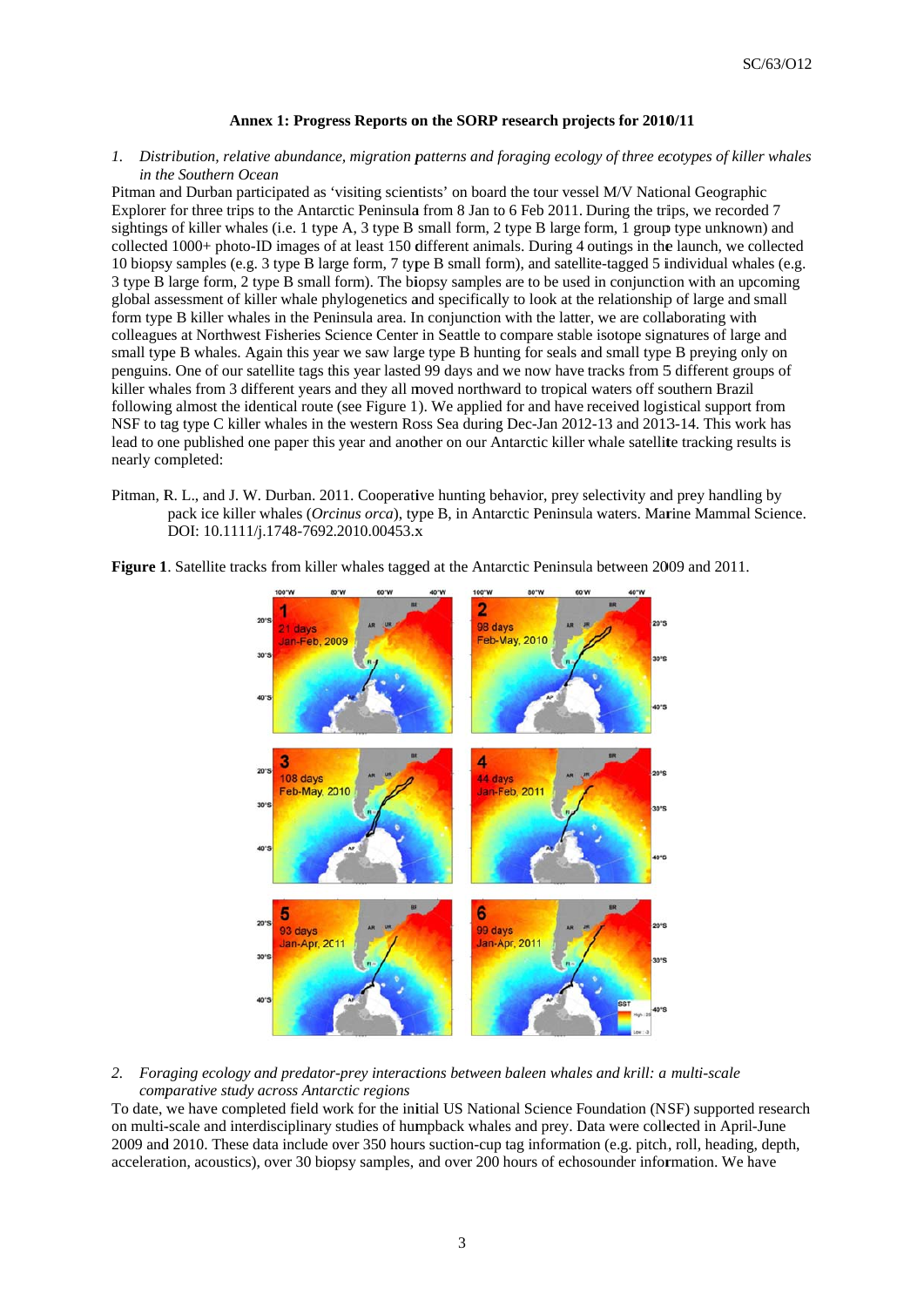analysed data and published several manuscripts relating to the foraging ecology of humpback whales as well as their density and distribution in relation to prey and oceanographic conditions. These manuscripts include:

- Nowacek, DP, Friedlaender, AS, Halpin, PN, Hazen, EL, Johntson, DW, Read, AJ, Espinasse, B, Zhou, M, and Y Zhu. 2011. Super-aggregations of krill and humpback whales in Wilhelmina Bay, Antarctic Peninsula. PLOS One.
- Johnston, DW, Friedlaender, AS, Read, AJ, Nowacek, DP. Accepted. Density Estimates of humpback whales (*Megaptera novaeangliae*) in the inshore waters of the Western Antarctic Peninsula during late autumn. Endangered Species Research.
- Ware, C., Friedlaender, AS, and Nowacek D.P. 2010. Shallow and deep lunge feeding of humpback whales off the West Antarctic Peninsula. Marine Mammal Science. Doi:10.1111/j.1748-7962.2010.00427.x

We are in the final stages of preparing our research proposal for submission to the NSF Office of Polar Programs, due in early June 2011. Likewise, we are continuing to analyse data and submit manuscripts for publication in the peer-reviewed literature. Recently, our research (Nowacek et al. 2011) was highlighted in Science on line and in several other media outlets (e.g. New York Times, CBC, and see fds.duke.edu/db/Nicholas/msc/faculty/dpn3/news.html for a more exhaustive list). We have also recently confirmed a research collaboration with the Australian Antarctic Division that will enhance our current research proposal submission and facilitate our abilities to deploy satellite-linked tags on humpback and minke whales in Antarctica. This will also benefit the respective Antarctic programs of both countries by sharing resources and building a more streamlined and portable methodological approach to studying the ecological roles of cetaceans in Antarctica.

*3. Acoustic trends in abundance, distribution, and seasonal presence of Antarctic blue whales and fin whales in the Southern Ocean* 

This project aims to measure the relative acoustic density of blue and fin whale vocalizations to examine trends in relative estimates of abundance, distribution, and seasonal presence of these species. Whaling depleted both blue and fin whales to a fraction of their pre-whaling abundance.Current understanding of blue and fin whale life history characteristics, population abundance, and any post-whaling recovery is extremely limited. Blue whales thought to number  $\sim$ 1% of pre-exploitation abundance and are increasing at 7.3% annually (CI 1.4-11.6%). Fin whales are even less well understood with no recent abundance estimates or trends. Sightings surveys are traditionally used to obtain abundance estimates for cetacean populations. In the Southern Ocean however, these surveys are few and far between due to the particularly difficult working environment, and are also restricted by the inherent limitations of visual surveys (e.g. daylight, weather, sea ice, visual detection range, etc.). The acoustic techniques proposed in this project can overcome many of these difficulties through the collection of data that is relatively inexpensive to obtain, and can be collected continuously for years on end, under ice cover, and in any weather conditions or sea-states.

In recent years, there have been significant advances in acoustic techniques for the estimation of relative abundance. Comparison of relative abundance estimates from individual locations across many years, whether collected by visual surveys or acoustic surveys similar to those proposed here, can provide a measure of population growth. Comparison of relative abundance estimates within and between locations and years can further be used to assess trends in distribution and seasonal presence over time. This project proposes to begin with analyses of previously collected long-term datasets (e.g. Comprehensive Test Ban Treaty Organization (CTBTO) hydro-acoustic data) to assess the feasibility of this approach (See Figure 2). Following results from this work, a circum-Antarctic acoustic logger deployment strategy will be developed, taking into account data on historic and present distribution patterns of whales, and logistical constraints of shipping routes for deployment and retrieval of equipment. With long-term data series increasing the power to detect population trends, this project aims to initiate a Southern Ocean research program that will establish and maintain a consistent series of acoustic recording sites for years to come. This project has deferred the first year of its work from 2010/11 to 2011/12 due to key personnel being unavailable for the work in 2010/11 but expectations are that this work will be completed in 2011/12.

**Figure 2** Example of a spectrogram of 5 years (2003-2007) CTBTO dataset off Cape Leeuwin, Western Australia. Repetitive, seasonal bands of energy at ~20-30Hz, 70Hz, and 100Hz, are indicative of Antarctic blue and fin, pygmy blue, and fin whales respectively and is the kind of data that will be utilised in this project.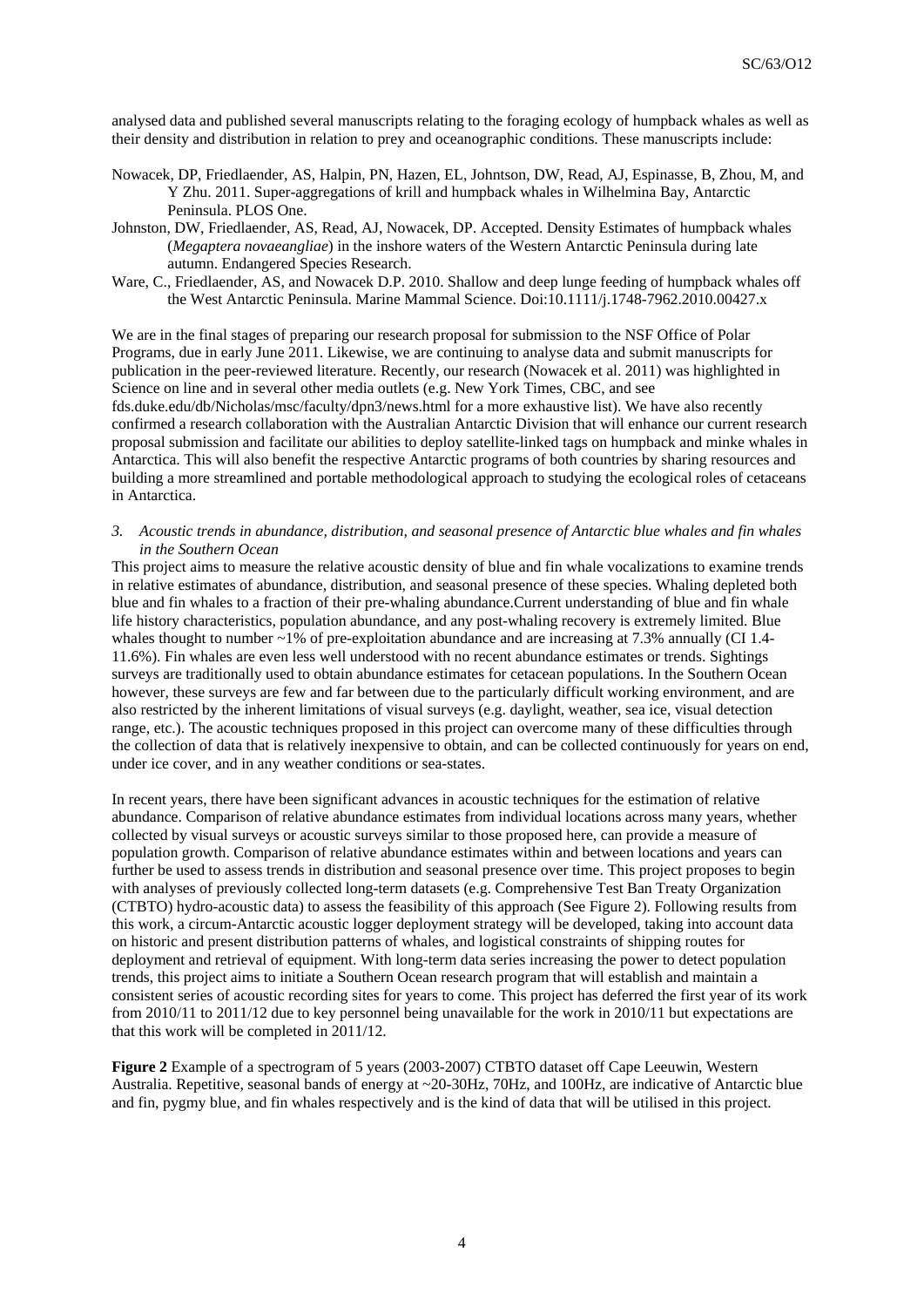

4. What is the distribution and extent of mixing of Southern Hemisphere humpback whale populations around Antarctica? Phase 1: East Australia and Oceania

The joint Australia – New Zealand Antarctic Whale Expedition (AWE) and year 1 of the French CETA (IPEV 1014 – Cetacean distribution in Terre Adélie) project contributed the largest collection of humpback whale data from Antarctic Area V since the whaling era. The AWE voyage travelled through Area V ( $150^{\circ}$ W -  $150^{\circ}$ E) from 2 February until 15 March 2010 with approximately 30 days spent south of 60°S (Gales 2010). The CETA travelled through Area V (from  $65 - 66^{\circ}$ S and 140-145 $^{\circ}$ E) from the 10-22 January 2010 to their base in Adélie Land (Garrigue et al. 2010). Photo-ID, biopsy tissue samples and sightings data were collected. The AWE also deployed 30 satellite tags and 103 sonobuoy deployments were made recording several cetacean species vocalisations (Gales 2010). A total of 61 photo-ID images of humpback whale flukes (59 from AWE and 2 from CETA) and 66 tissue samples (64 from AWE and 2 from CETA) from 60 individual humpback whales were collected. The satellite tagging reported short-term movements of whales primarily around the Balleny Islands and a short recording of humpback whale song was made; this was unexpected with the whales on their feeding grounds.

The results from the photo-ID and genotype analysis have been excellent with large collaborative matching efforts being undertaken by researchers from Western Australia, east Australia, New Zealand, Norfolk Island, the breeding grounds of west Oceania and the Antarctic Humpback Whale Catalogue (AHWC) holdings from southern hemisphere breeding stocks and the Antarctic feeding grounds. The AWE data were matched to 17,147 fluke images and 2,131 genetic samples. This was the first large-scale comparison of data from Area V to possible migratory corridors and breeding grounds. Forty-one percent ( $n = 25/61$ ) of the photo-identified whales from AWE matched to east Australia ( $n = 24$ ) and New Caledonia ( $n = 1$ ). The genotype matches found a total of seven matches ( $n = 6$  to east Australia and  $n = 1$  to New Zealand). These data show clearly that the whales feeding at the Balleny Islands during the research period are mostly east Australian whales. The very low number of matches to west Oceania is surprising given the Balleny's position south of New Zealand. These results have been reported to the IWC this year (Constantine et al. 2011, Steel et al. 2011) and will be combined into a single, multi-author paper for publication in a peer-reviewed journal shortly.

The French CTEA project will continue and other SORP voyages will collect data on humpback whales in Antarctic waters. With this component of our research complete for now, we intend to focus our attention more on trying to resolve the feeding ground links for the endangered humpback whales of Oceania. A dedicated voyage to eastern Area V and through Area VI is unlikely in the near future, although opportunistic data may be collected from other voyages through this region. We intend on focusing on using satellite tagging of whales in two locations, tentatively the Kermadec Islands and American Samoa, in late 2013 hopefully as the whales begin their southern migration.

We are pleased that the first phase of the project; matching genotypes and photo-ID to east Australia and Oceania was completed so rapidly, this is due in large part to datasets held by several research groups and their willingness to collaborate. All objectives proposed for the first year of work have been completed. We are grateful for partial funding from the IWC SORP Research Fund and to the Scientific Committee of the IWC for useful comments. Now the task of preparing for the next phase of work involving satellite tagging work begins. There is a lot of interest in this work and we are currently writing funding proposals.

Project related publications include:

Constantine, R., Allen, J., Beeman, P., Burns, D., Charrassin, J.-B., Childerhouse, S., Double, M.C., Ensor, P., Franklin, T., Franklin, W., Gales, N., Garrigue, C., Gates, E., Gibbs, N., Hutsel, A., Jenner, C., Jenner, M., Kaufman, G., Macie, A., Mattila, D.K., Oosterman, A., Paton, D., Robbins, J., Schmitt, N., Stevick, P., Tagarino, A and Thompson, K. (2011) Comprehensive photo-identification matching of Antarctic Area V humpback whales. Paper SC/63/SH16 presented to the IWC Scientific Committee, 2011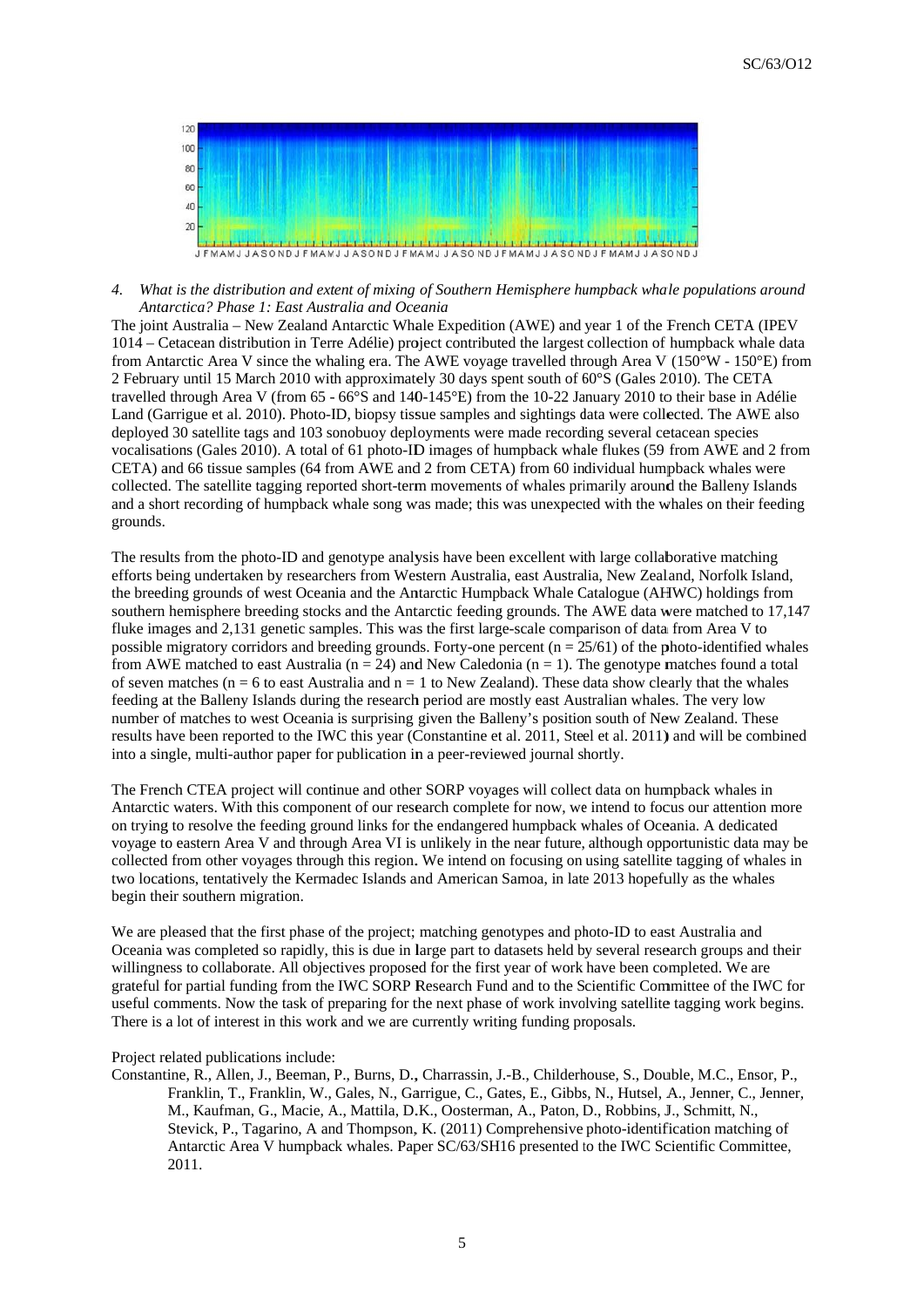Gales, N. (2010) Antarctic Whale Expedition: Preliminary science field report and summary. Unpublished Report, Australia Marine Mammal Centre, Australian Antarctic Division, Hobart, Australia. 21 pp.

Garrigue C., Peltier H., Ridoux V., Franklin T., Charrassin J.-B. (2010b) CETA: a new cetacean observation program in East Antarctica. Paper SC/62/SH3 presented to the IWC Scientific Committee 2010.

Steel, D., Anderson, M., Schmitt, N., Burns, D., Constantine, R., Franklin, W., Franklin, T., Garrigue, C., Gibbs, N., Hauser, N., Olavarria, C., Paton, D., Poole, M., Robbins, J., Ward, J., Double, M., Harrison, P., Baverstock, P. and Baker, C.S. (2011) Genotype matching of humpback whales from the 2010 Australia/New Zealand Antarctic Whale Expedition (Area V) to the South Pacific. Paper SC/63/SH10 presented to the IWC Scientific Committee, 2011.

#### *5. Living whales in the Southern Hemisphere*

Planning for this Symposium is well advanced and a programme has been developed that will cover significant advances in non-lethal research techniques and their application to key research questions in the Southern Hemisphere. This programme consists of four sessions covering (*i*) molecular techniques, (*ii*) biologging, (*iii*) remote sensing and (*iv*) long term data sets which will each comprise a key note speaker, some detailed case studies, followed by a panel discussion. The Symposium will be followed by four workshops covering (*i*) health assessment of live whales, (*ii*) advances in tagging attachment techniques, (*iii*) non-lethal ageing techniques and, (*iv*) the estimation of diet and consumption rates. A date for this symposium was originally set for September 2011 but due to operational reasons, this date has been changed to March or April 2012, with final dates to be confirmed at Scientific Committee 2011. The venue will be Puerto Varas, 15km from Puerto Montt, in Chile and kindly supported by the Chilean Ministry of Foreign Affairs and Chilean Navy.

## *6. 2013/14 The SORP Year of the Whale*

This is one of the core SORP research projects. Based on discussions at two technical meetings and the SORP Steering Committee Workshop in Paris, this project has been further scoped and developed. The exact focus for this project will be discussed at SC 63 but is likely to include the development of a circumpolar estimate of abundance for Antarctic blue whales. These surveys for Antarctic blue whales are likely to use vocalisations to detect and track calling whales, thereby maximising encounters during surveys. Further information about this project is available in papers SC/63/O13 and SC/63/SH3 and this project will be discussed in detail at SC 63.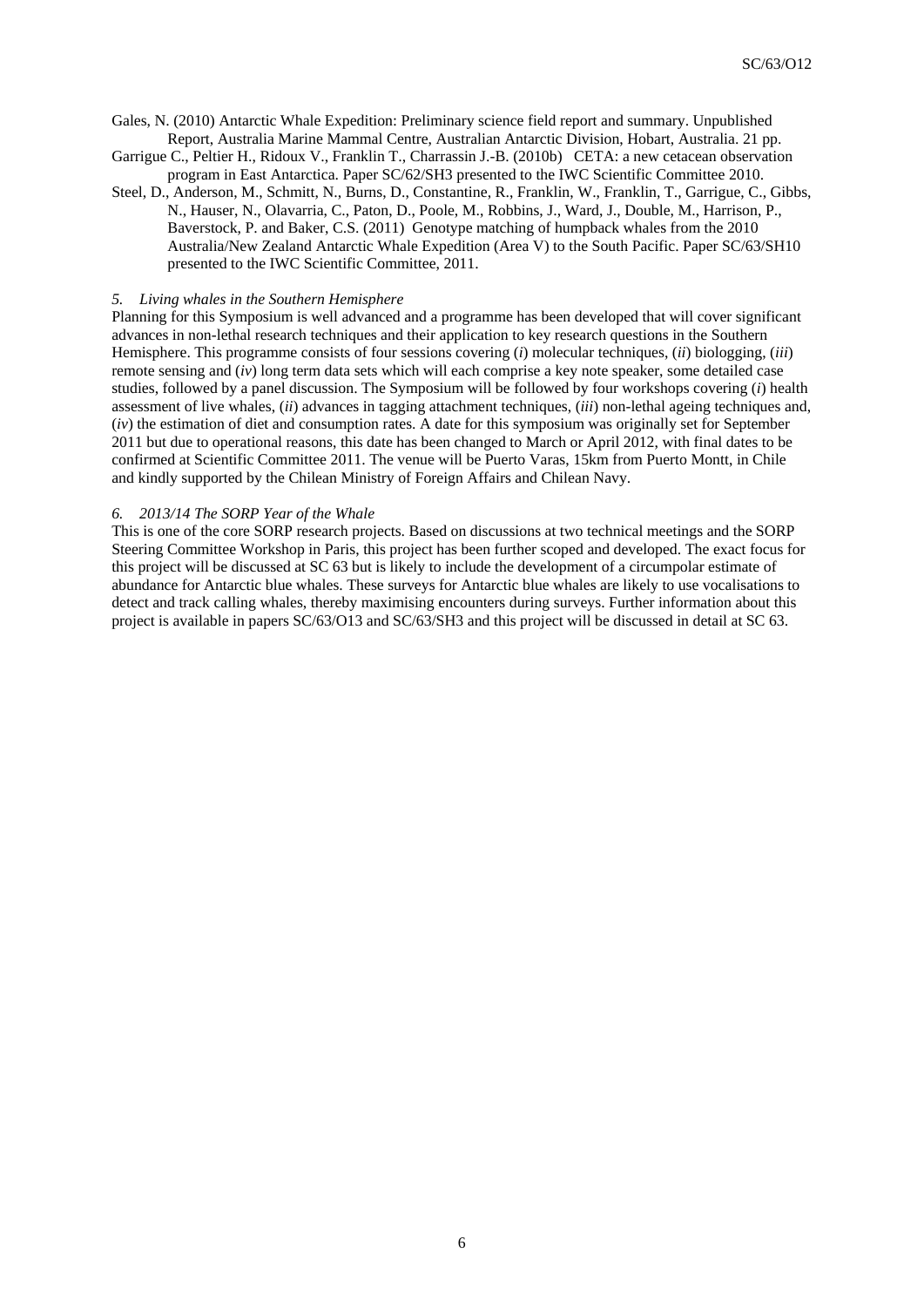## Annex 2: Report of the SORP Steering Committee Workshop in Paris, 29-31 March 2011



## REPORT OF THE SOUTHERN OCEAN RESEARCH PARTNERSHIP (SORP) STEERING COMMITTEE WORKSHOP

Muséum National d'Histoire Naturelle, Paris 29-31 March 2011

#### 1. OPENING REMARKS AND WELCOME

The Workshop was opened by Nick Gales (Workshop Chair) at the Muséum National d'Histoire Naturelle, Paris. Participations (Annex 1) were welcomed by Martine Bigan (Ministère de l'écologie, du développement durable, du transport et du lodgement), who expressed her thanks to Jean-Benoît Charrassin for his excellent logistic organisation. She encouraged the SORP 'Year of the Whale' project and noted that this workshop will provide a good opportunity to finalise this project and as there is now a requirement to secure funding now for this work in the future. She looked forward to having a real discussion about this project and SORP at the upcoming Commission meeting as it represents an excellent step for the IWC. Donna Petrachenko, Australian Commissioner to the IWC, also thanked the Government of France for their support of SORP and this workshop in particular. She also noted the 'Year of the Whale' project is Donna represents an exciting opportunity for SORP and the IWC and that it will address a specific need for increased information about whales in the Southern Ocean. SORP has been in a development and planning stage and is now poised to move into the implementation phase. Gales expressed his thanks to Government of France for providing support and funding for the workshop, including supporting the attendance of nine participants, all of whom will be key to the delivery and success of Southern Ocean Research Partnership (SORP).

The main objective of the Workshop was for the SORP Steering Committee (SSG) to critically evaluate and develop realistic implementation plans for the revised SORP project proposals. A representative from each SORP project was invited to present their respective projects and to answer questions about the project with a view to developing revised project plans that will be presented to IWC Scientific Committee (SC) later in the year. We will be looking for substantive input into the project review process to ensure the projects are of high quality, practical and achievable, and address both SORP and IWC priorities. It is absolutely essential that these projects are implemented this year and results can then flow back to the IWC.

The draft Agenda was agreed (Annex 2). Apologies were received from: Debi Palka, Greg Donovan, Alex Zerbini, Herman Oosthuizen, Scott Baker, Bob Pitman, Karl-Herman Koch.

#### 2. REVIEW OF DOCUMENTS

Three documents were considered (Annex 3).

#### 3. SUMMARY OF SORP PROGRESS TO DATE

#### a. Overview

Childerhouse provided an overview of SORP and a summary of progress over the last year. Excellent progress has been made over the last year and an annual report of SORP activities will be provided to the IWC SC later in May. Activities include the provision of interim funding to three SORP Projects, the successful delivery of milestones by some of the projects, some successful field seasons in the Antarctic and the welcome addition of Norway to SORP.

## b. Regional representative reports

#### CHILE - Galletti

The Government of Chile continues to express its support for SORP during IWC meetings and is actively contributing towards the implementation of SORP. In particular, the symposium 'Living whales in the Southern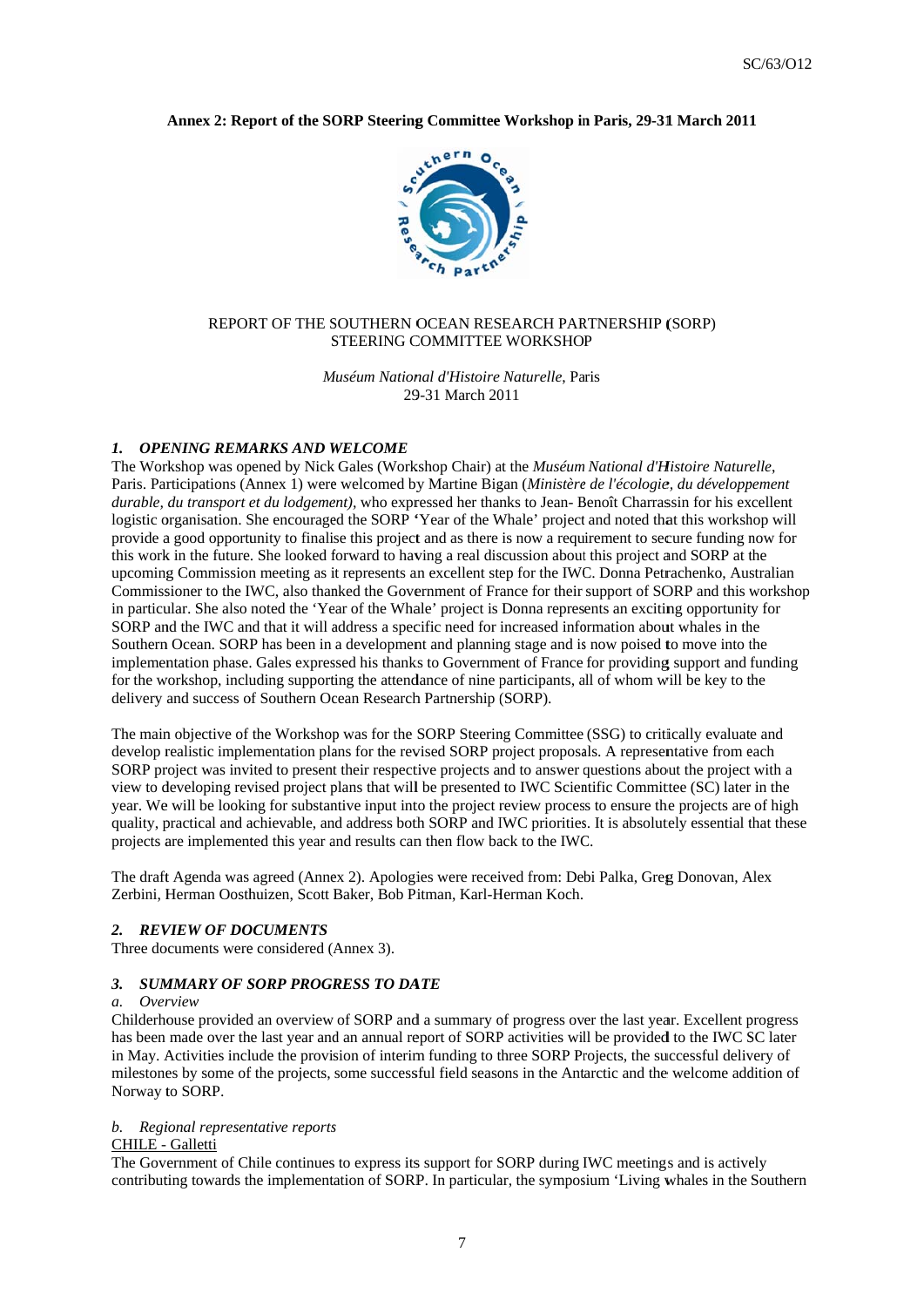Ocean: Advances in methods for non-lethal cetacean research', has received strong support from Chile including the Chilean Navy and Ministry of Foreign Affairs and will be providing logistical and other support to the symposium. However, given the timing of budgetary issues, it will be difficult for them to allocate funding for this project during 2011. Regarding the Year of the Whale 2013/2014 project, the Chilean Navy has expressed its intention to contribute a research vessel; however a formal request with details on shipping time and route needs to be made as soon as possible to start the internal consultation process and to ensure that ship time is secured for 2013/2014. If project planning considers the use of Chilean Antarctic bases facilities, it should be also included in the formal request.

## BRAZIL - Luna

Brazil has been developing cetacean research in Antarctica, through the Program PROANTAR. To this end, the team of Brazilian researchers has been using two navy vessels, the *NApOc Ary Rongel* (oldest and smallest) and *NaOCI Maximian*. Research is focused on density and abundance (transects and photo ID), genetics and pollutants (biopsy), ecology (phytoplankton and krill) with the key species of interest being Humpback, Minke, Killer whale and others. In October 2010, a meeting of experts in aquatic mammals of Latin Americana was held, and SORP was discussed with a view to seeking the involvement of more researchers and students of Latin America in Antarctic research and analysis of data. The CMA/ICMBio (National Aquatic Mammal Center) has begun talks to increase research in Antarctic, seeking use of marine vessels more effectively for cetacean research. Other progress related to SORP includes a discussion of SORP at the Latin American Aquatic Mammal Conference and the continued building of new Brazilian Antarctic research vessel which is not yet completed. It will be necessary to approach the Navy with specific requirements for SORP but sightings surveys are continuing during transits to and from the Antarctic on existing vessels.

## FRANCE - Charrassin

France continues to have active engagement of SORP research projects including supporting research and researchers:

- *Killer whale project* : C. Guinet co-Principle Investigator, P. Tixier co-Investigator
- *Acoustic trends in Antarctic blue and fin whale populations* : Flore Samaran co- Investigator
- *Humpback connectivity in Oceania* : C. Garrigue co- Investigator
- *Year of the whale* (YOTW): JB Charrassin co- Investigator. Initial discussions have been held to start organisation of the French component of YOTW. The *R/V Marion Dufresne* will be requested to conduct a YOTW survey in the Southern Indian Ocean in Jan-Feb 2014. The ship will leave from Reunion Is, resupply Crozet Is, sail south to the sea-ice limit at around 40°E, move east until 60°E along the ice-edge, head North towards Kerguelen, then back to Reunion Is. The cruise will be multi-disciplinary, and a number of teams have been already approached (e.g. physical oceanography, primary production and phytoplankton, ocean CO2, krill distribution using active acoustics and ADCP, nekton sampling, benthos sampling). Although the cruise will focus on whales, multi-disciplinarily research will be crucial in order to secure funding of the experiment. The deadline for initial proposal (fleet commission) is in September 2011 and will be highly competitive, with approval based on the scientific quality of the project. Further funding will be sought once this first step achieved. In order to meet this initial deadline, the science rationale and protocol have to be fully developed for June 2011.

Other SORP related projects being supported by France include:

- CETA (Cetaceans in Terre Adélie ; IPEV/MNHN)
- Bioregionalisation for Antarctic Marine Protected areas (SCAR)

The Ministry of Ecology (MEDDLT) generously provided €15,000 in 2011 to support the SSG meeting in Paris (9 experts invited) and also supports Charrassin to coordinate SORP-related activities. Additional funding from a number of other sources for is being explored for the YOTW project (e.g. MEDDLT, IPEV, CNRS, IFREMER, MNHN)

#### GERMANY - Summary provided by Charrassin

Germany is unable to commit to anything at present but hopes to be able to explore opportunities within the next 6 months with a new Marine Research Institute being developed. Due to forth coming changes in the Federal organisation of German research programmes, German SORP projects cannot be determined before 6 months. Germany is already very involved in whale research in the Antarctic.

#### UK - Summary provided by Papastavrou

The UK has not yet engaged in SORP but the lead organisation is likely to be BAS, however it was noted that approaches need to be made at the Ministerial level to get BAS involved. There is a new UK IWC Commissioner which is an excellent opportunity to seek further engagement from the UK.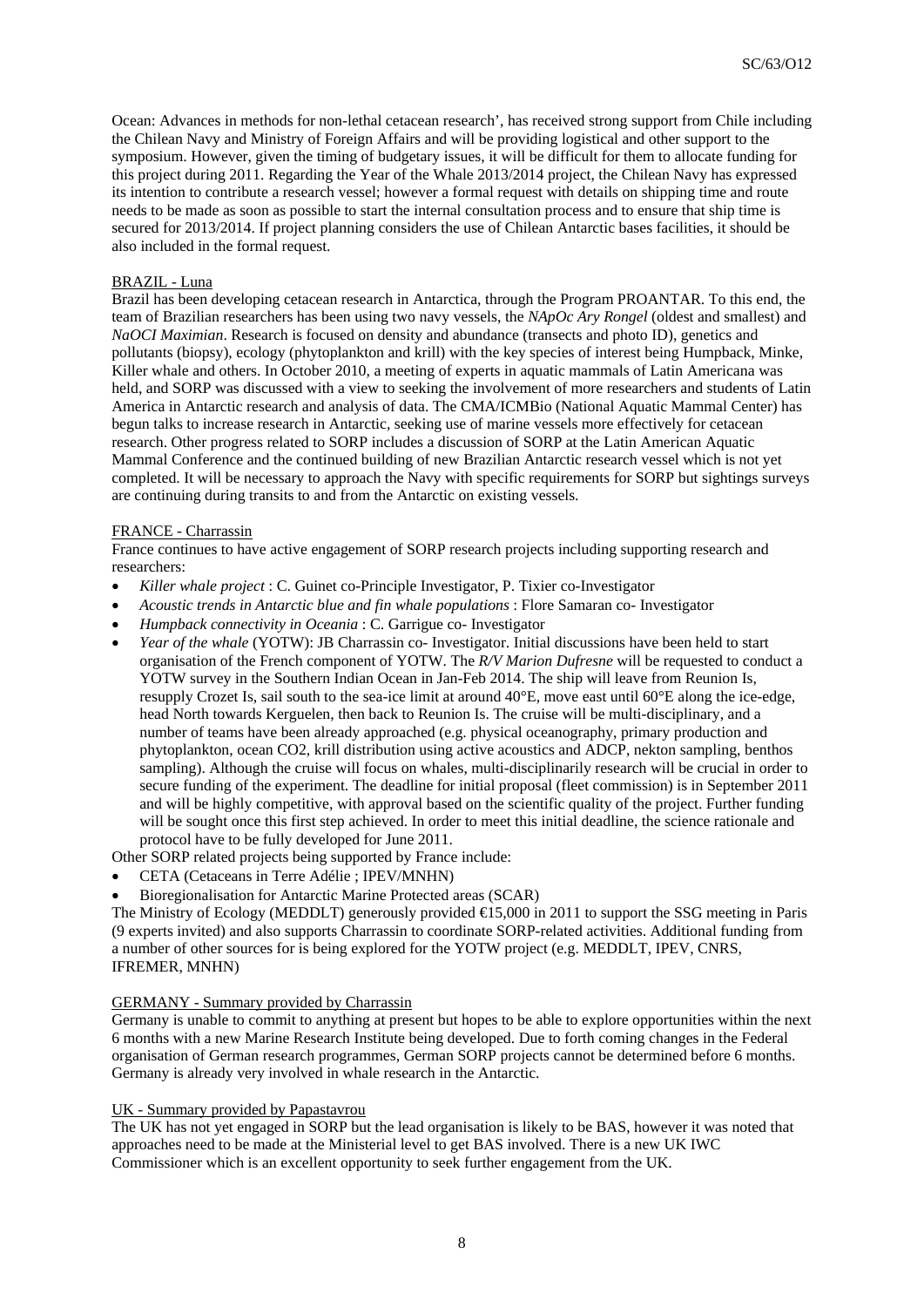Papastavrou (International Fund for Animal Welfare) indicated that IFAW is seriously considering using its 22 metre sailing research vessel *Song of the Whale* as a contribution to SORP. The vessel is purpose built for whale research, particularly acoustic surveys, with equipment for handling towed hydrophone arrays and with a viewing platform for visual surveys. Further information about the vessel is available on www.ifaw.org/sotw.

## NORWAY – Walloe

Norway has a long history of research in the Antarctic including some Antarctic research stations on the ice and an active involvement in CCAMLR. Norway's Antarctic programme is split between the Polar Institution and Institute of Marine Research. Norway has newly joined SORP and would consider supporting 2-3 SORP projects that are related to Norway's research interests. Norway has a strong interest in SORP and keen to get involved. Any funds made available from Norway are likely to go direct to approved projects and not through the IWC SORP fund. Norway' could include direct funding, funding in kind support as well as the involvement of Norwegian scientists.

#### USA - Brownell & Friedlaender

The USA has an extensive Antarctic research programme with a large cetacean component. The USA is very supportive of SORP and funded the last SSG meeting in Seattle and supports the participation of several key US scientists (e.g. Pitman, Friedlaender). The currently NSF-funded MISHAP project completed its second field season of successfully tagging humpback whales and measuring prey fields. Likewise, the final work of the SO GLOBEC predator synthesis group published its results in a special issue of Deep-Sea Research II. Currently, Pitman and Friedlaender are in the process of determining the likelihood of requesting ship time on the NB Palmer, the US Antarctic ice-breaking research vessel, through the UNOLS program. Such a request would be made to facilitate researchers to work around the Antarctic Peninsula in April/May 2012 in order to deploy satellite-linked tags on killer whales, minke whales, and humpback whales to begin to understand the long-term movement patterns of each species around the Antarctic Peninsula and with respect to other species. Likewise, Friedlaender has secured 1-2 berths on the Palmer LTER research cruise to talk place in January 2012. During the cruise, visual survey, photo-ID, biopsy sampling and potentially satellite tag deployment will take place opportunistically. Friedlaender and colleagues are in the process of generating proposals for submission to the US NSF Office of Polar Programs in June 2011.

#### NEW ZEALAND – Chilvers & Constantine

New Zealand (NZ) is impressed by the progress of SORP and continues to support and encourage non-lethal cetacean science in the Southern Ocean. NZ continues to support the participation of NZ scientists and in 2010 jointly funded the SORP Antarctic Whale Expedition (AWE) with the Australian Government using the *R/V Tangaroa*. Vessel time for AWE was funded as part of the NZ Governments Oceans 20/20 programme but any future use of the *R/V Tangaroa* for SORP work would require securing vessel time a source(s) of funding to pay for the time. This could potentially be in collaboration with another SORP member country. In short, NZs' participation in the continuation of SORP will require an additional funding commitment by Cabinet and, given the current financial constraints (e.g. rebuilding of Christchurch City after the devastating earthquake), it will be difficult to obtain additional allocation from the Government at the present time. However, there is continued support and commitment from NZ and its scientists to the SORP objectives as demonstrated by the Governments support of two scientists (Drs Rochelle Constantine and Louise Chilvers) to the SORP meeting in Paris March 2011.

## SOUTH AFRICA – Summary provided by Oosthuizen

South Africa (SA) continues to support the work of SORP. The major SORP initiative for SA is the proposed joint Antarctic Research Expedition supported jointly by SA and Australian in the austral summer of 2011/12 aboard the *R/V Africana*. This Expedition is in the final stages of approval within SA and it is hoped that it will be confirmed by SC. The Expedition will likely focus on Antarctic blue whales and support several of the SORP projects, including the development of new techniques for the SORP Year of the Whale.

#### AUSTRALIA – Gales

Australia continues to actively support SORP through a variety of different approaches. The Australian Antarctic Division (AAD) hosts the SORP Secretariat that supports and coordinates the work of SORP. The SORP Antarctic Whale Expedition (AWE) in 2010 was successfully undertaken in collaboration with New Zealand and there are plans for future collaborative Expeditions with South Africa and France in the austral summer of 2011/12. Australian scientists are actively involved in several of the SORP research projects Plans are well underway for the Australian contribution to the SORP Year of the Whale project.

#### ARGENTINA - Iniquez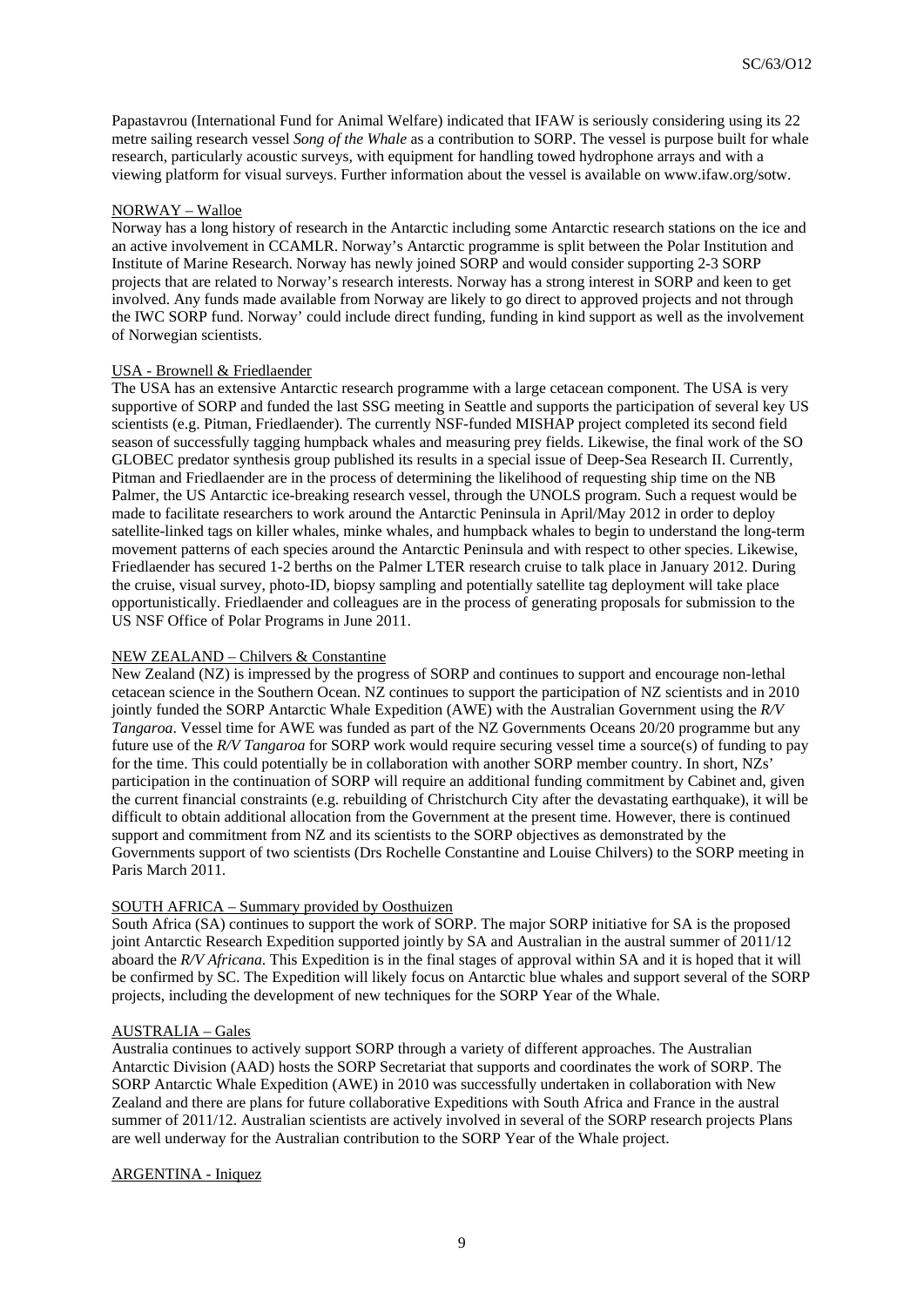Argentina will begin to analyse data on cetaceans collected by scientists aboard Argentinean supply vessels transiting to Antarctic bases. Preliminary discussions have been held towards developing a specific cetacean research programme to contribute towards SORP research projects for the austral summer in 2011/2012.

## *4. REVIEW OF SORP PROJECTS*

The six SORP projects were discussed in detail including a summary of progress to date, a discussion of comments received from IWC SC in 2010, and plans for the future. Each project is covered separately below.

## *a. Distribution, relative abundance, migration patterns and foraging ecology of three ecotypes of killer whales in the Southern Ocean (Guinet)*

#### Project summary

A complex population structure of Antarctic killer whales has emerged in the last decades, with four different ecotypes being identified, each characterised by genetic, morphological and foraging ecology differences. The aim of this work is to complement the existing data set and collect new data to provide a better understanding of killer whale population structure. To address these questions, a combination of different approaches will be implemented.

- The global distribution and movement of the different ecotypes will be investigated by promoting the collection of geo-referenced lateral pictures of killer whales taken from research, supply, fishing and tourist vessels operating in the southern ocean. The aim of this work will be to *i*) get a better understanding of the circumpolar summer distribution of killer whales ecotypes, and *ii*) to investigate residency versus long distance movement of previously photo-identified killer whales. This approach will be completed from satellite tracking operations conducted from different locations (e.g. Antarctic Peninsula, Ross Sea, Crozet and Marion Island). Tags will be deployed on known killer whale ecotypes.
- Dietary preferences according to the ecotype and localities will be completed by compiling existing observation data available and collecting new information. Direct observation will be completed by indirect information i.e. stable isotopes and fatty acid analyses from biopsies collected on different killer whales ecotype and location.
- Population structure will be determined from genetic analyses of skin biopsies collected in different locations (e.g. Antarctic Peninsula, Ross seas, Crozet, Marion) and on different morphotype of killer whales. Opportunistic acoustic recording will be collected in relation to different morphotypes and locations to investigate the possibility of differentiating them acoustically to assess the possibility in the longer term of monitoring ecotypes year-occurrence through acoustic mooring already used to monitor large whale occurrence.
- Long term trend in killer whales population rates will be conducted on dedicated sites where long term photo-identification program have been run (e.g. Crozet, Marion) or have been more recently implemented (e.g. Antarctic peninsula, Ross seas)

With respect to analyses, 'Ecotype' will not be an apriori variable but an aposteriori result of the analyses (i.e. double blind analyses). At the international level, new contributors will be encouraged to join this effort by collecting pictures, biopsies and deploying satellite tags.

#### **Discussion**

M. Bester (South Africa) and G. Lauriano (Italy) have already been in discussions with the PIs and it is hoped that they will join the project. Including these collaborators was strongly encouraged. It was suggested that there were other potential collaborators in NZ and Australia (Tasmania & Macquarie) that would be worth contacting. The IATO tourist operators meeting in Hobart offers an opportunity t provide some profile for this project and spread the word about the opportunistic collection of photos for this project (**Action**: Guinet to provide a definition of what kind of photos are useful and simple protocol for photos). It was suggested that it would be best to target biologist/naturalists and/or reps on vessels to provide coordination and transfer of data to a centralised location for collection and then distribution to appropriate researchers. Comments from IWC SC 2010 include a request for an improved description of the analytical framework and also a better explanation of the framework for integrating what appears to be a group of separate projects.

## *b. Foraging ecology and predator-prey interactions between baleen whales and krill: a multi-scale comparative study across Antarctic regions (Friedlaender)*

## Project summary

Friedlaender presented material on the progress of current research and analysis on the foraging ecology of baleen whales in the waters around the Western Antarctic Peninsula. Results of on-going work are highlighted in manuscripts focusing on the kinematics of lunge feeding in humpback whales from multi-sensor tags, the description of an extraordinary region of high krill and krill predator density in Wilhelmina Bay, and modelling of krill predator habitat and subsequent resource partitioning. All of these studies are linked in their utility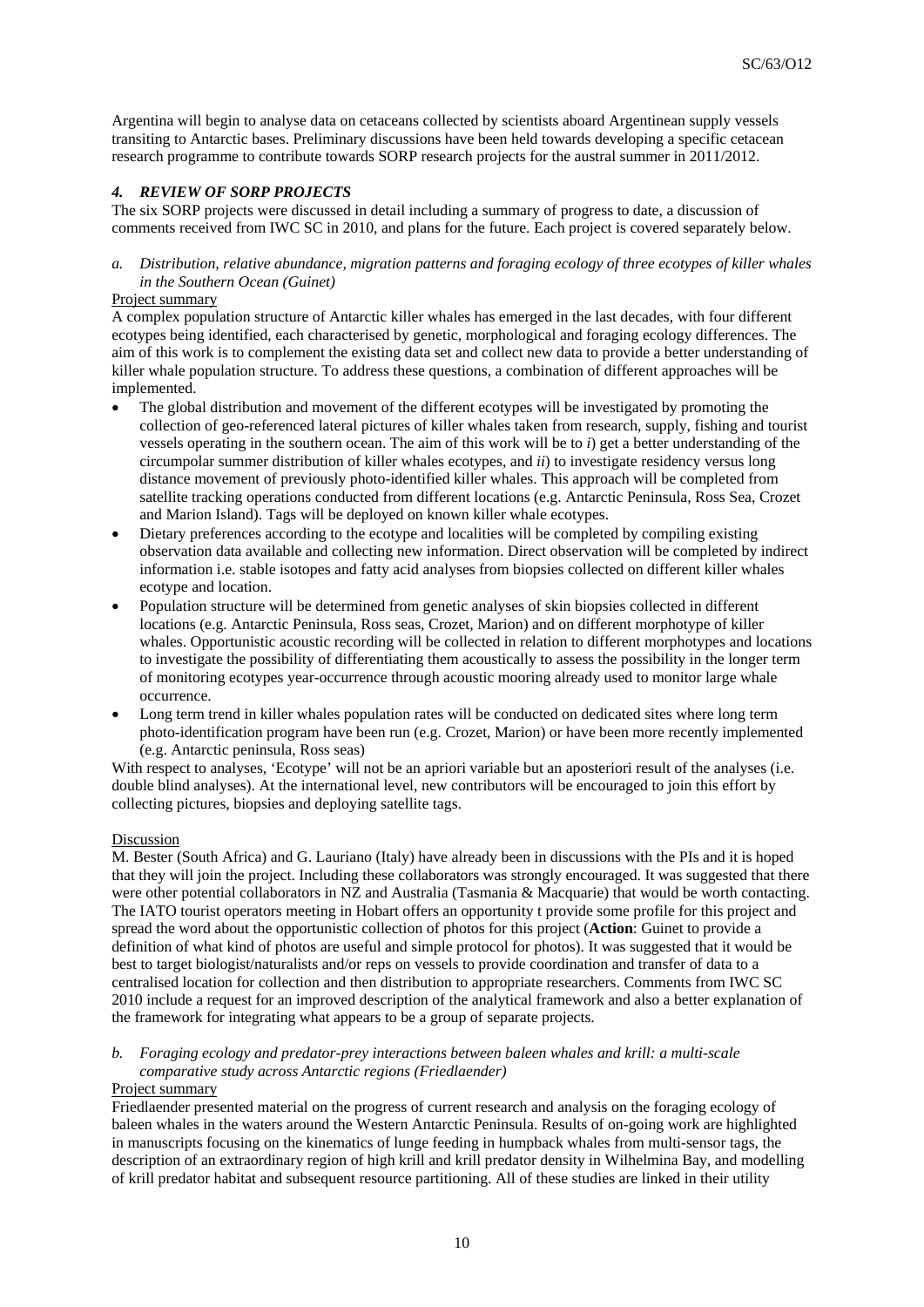towards generating a unified proposal to study the foraging ecology of humpback and minke whales in distinct regions around the Antarctic Peninsula that differ in their physical structure (e.g. sea ice versus no sea ice). The project proposal being developed would incorporate field-tested methods for determining prey distribution and abundance linked with tag-derived data and visualizations of feeding events from individual whales. The research proposals will be submitted to the US NSF on 2 June 2011, with anticipated field work opportunistically in 2012, and fully supported in 2013 and 2014. The other main goal of this research proposal is to develop methodologies that can are portable and executable across Antarctic regions, namely East Antarctica. Support from SORP would be sought to facilitate travel for the opportunistic ship time in 2012 and to purchase satellite tags for deployment on minke and humpback whales.

### Discussion

Comments from IWC SC 2010 were reviewed and discussed. It was suggested that the inclusion of depth data for satellite tags would be useful in providing additional detail about foraging behaviour. There was considerable discussion about the development of statistical models to assess feeding rates and the strengths and weaknesses of these approaches. Another suggestion was to expand the project into other Antarctic regions which would broaden the focus under the SORP. IN response, it was noted that there are plans under development to undertake similar research in Area III as part of the proposed joint South African-Australian SORP expedition in early 2012. A discussion of gulp volume followed and some useful feedback was received.

## *c. Acoustic trends in abundance, distribution, and seasonal presence of Antarctic blue whales and fin whales in the Southern Ocean (Gedamke)*

#### Project summary

This project aims to measure the relative acoustic density of blue and fin whale vocalizations to examine trends in relative estimates of abundance, distribution, and seasonal presence of these species. Whaling depleted both blue and fin whales to a fraction of their pre-whaling abundance. Current understanding of blue and fin whale life history characteristics, population abundance, and any post-whaling recovery is extremely limited. Blue whales thought to number  $\sim$ 1% of pre-exploitation abundance and are increasing at 7.3% annually (CI 1.4-11.6%). Fin whales are even less well understood with no recent abundance estimates or trends. Sightings surveys are traditionally used to obtain abundance estimates for cetacean populations. In the Southern Ocean however, these surveys are few and far between due to the particularly difficult working environment, and are also restricted by the inherent limitations of visual surveys (e.g. daylight, weather, sea ice, visual detection range, etc.). The acoustic techniques proposed in this project can overcome many of these difficulties through the collection of data that is relatively inexpensive to obtain, and can be collected continuously for years on end, under ice cover, and in any weather conditions or sea-states. In recent years, there have been significant advances in acoustic techniques for the estimation of relative abundance. Comparison of relative abundance estimates from individual locations across many years, whether collected by visual surveys or acoustic surveys similar to those proposed here, can provide a measure of population growth. Comparison of relative abundance estimates within and between locations and years can further be used to assess trends in distribution and seasonal presence over time. This project proposes to begin with analyses of previously collected long-term datasets (e.g. Comprehensive Test Ban Treaty Organization (CTBTO) hydro-acoustic data) to assess the feasibility of this approach. Following results from this work, a circum-Antarctic acoustic logger deployment strategy will be developed, taking into account data on historic and present distribution patterns of whales, and logistical constraints of shipping routes for deployment and retrieval of equipment. With long-term data series increasing the power to detect population trends, this project aims to initiate a Southern Ocean research program that will establish and maintain a consistent series of acoustic recording sites for years to come. Collaborators are from Australia, France, USA and Germany.

#### Discussion

Comments from IWC SC 2010 were reviewed and discussed. The standardisation of equipment was considered as a critical element in ensuring the compatibility of data across the region and so as to facilitate robust analyses of data sets to ensure they are directly comparable. The AAD continues to develop standardised, low cost equipment that will be available to SORP collaborators however this work has stalled recently due to staff turnover. It was highlighted that international collaborations are essential to the success of the project as nationals can easily gain access to national data whereas the same data is not so readily accessible to overseas researchers. It was agreed that there needs to be a clear definition of the scope of what standardised capabilities will be required for this work so development can focus on these areas. It was suggested that it would useful to provide details of why the project is only restricting recording to low frequencies. In response, it was noted that high frequency recordings have a short effective detection distance and high battery and memory requirements. There was a discussion about potential locations for moorings and the following Antarctic programmes were considered as potential options for deployments and retrieval operations: Australian, Norway, USA, Korean,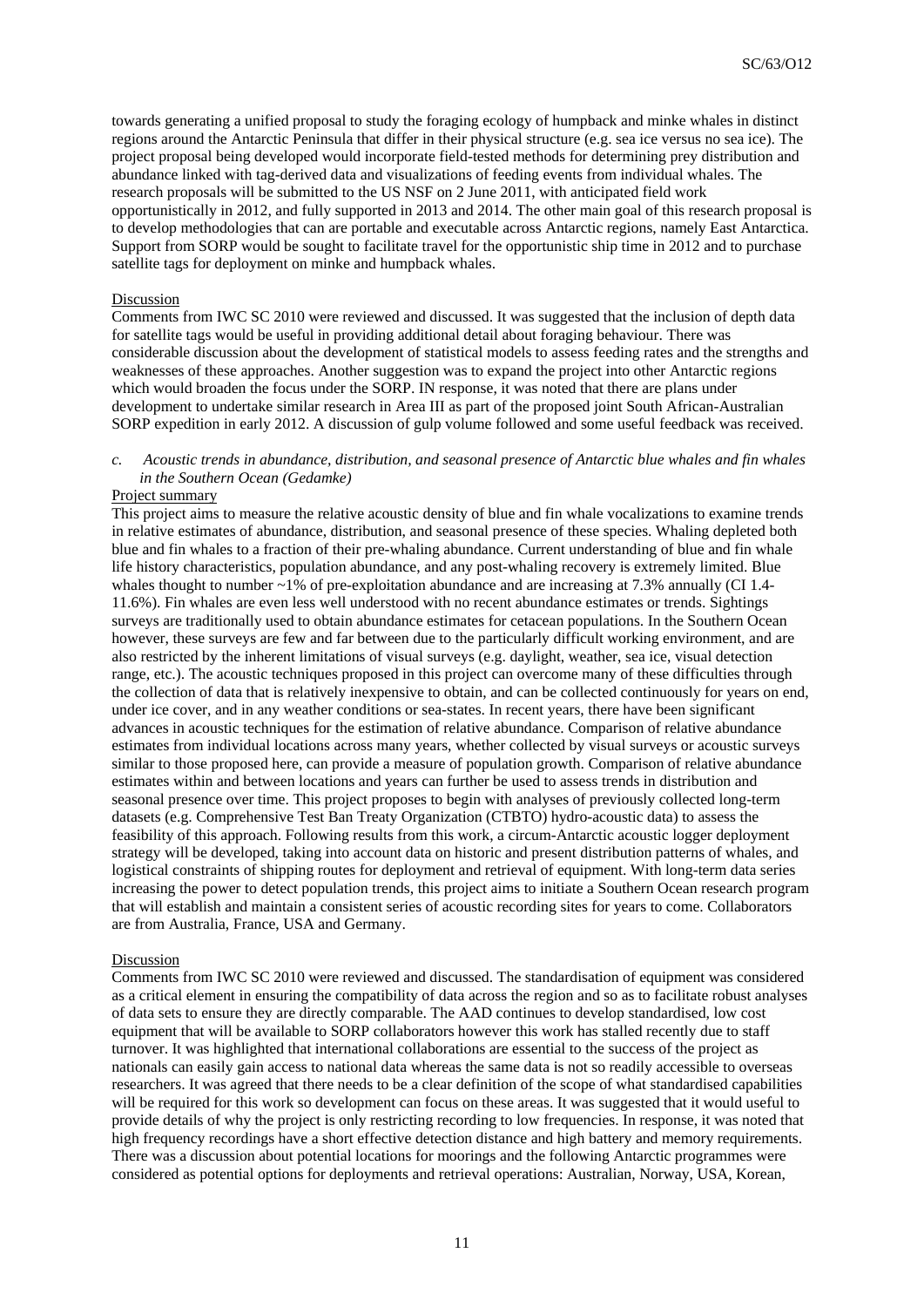French, German, and Argentina. However, it was recognised that the project would require long term commitments if it was to develop a long term project. It was suggested that it would be useful to look at Antarctic shipping maps (e.g. COMNAP) to assess potential locations against ship traffic to assess the suitability of sites. There was some discussion of survey methodology and it was suggested that it might be better to target areas every 2-5 years rather than every year. Some investigation of the best approach would be necessary and it may be useful to look at the power to detect changes through the use of existing CCBT data sets. The advantage of moving loggers around between areas means that overall there would be a large effective coverage of the Southern Ocean. Considering making loggers multi-functional is likely to be advantageous and it would broaden and increase participation and potential cost sharing. The first step for this project should be the analysis of existing data and undertaking a consistent analysis to investigate what is feasible. Friedlaender offered to investigate the potential use of the US LTER programme for the deployment and retrieval of loggers in Margarite Bay.

# *d. What is the distribution and extent of mixing of Southern Hemisphere humpback whale populations around Antarctica? Phase 1: East Australia and Oceania (Constantine)*

#### Project Summary

The East Australia (EA) and Oceania humpback whales are recovering at different rates, with the most recent report of around 10% recovery for the EA population and currently no detectable trend of recovery for the Endangered Oceania population. There are low-level linkages on the breeding grounds, especially with whales from the far west of the Oceania region such as New Caledonia. The level of mixing of these populations is poorly known with a few reports of photo-ID matches between EA and Antarctic Area V. Satellite tagging studies have shown whales generally moving in a south easterly direction on their southern migration to Antarctic feeding grounds and linkages between EA and New Zealand (NZ), EA and Area V, and New Caledonia and NZ. Satellite tags deployed on humpback whales in Rarotonga, Cook Islands in late September – early October showed a predominantly western movement towards Tonga and the Samoa region, rather than a southern migration as anticipated.

From 1st February to 15th March 2010 the Australian and NZ governments funded the Antarctic Whale Expedition (AWE) the first collaboration under the SORP agreement. The *RV Tangaroa* sailed to Antarctic Area V between 150°W and 150°E with researchers aiming to satellite tag, fluke photo-ID, record acoustics and genotype whales south of 60°S. The majority of sightings were humpback whales with concentrated effort around the Balleny Islands due to poor weather conditions and low whale aggregations in other areas. Due to technical issues, most of the satellite tags failed shortly after deployment and records of whales moving from their feeding grounds to breeding grounds were not possible. The photo-ID ( $n = 62$  whales; 60 from the AWE and 2 from the French CETA project) data were matched by the catalogue holders to existing catalogues from west and east Australia, NZ and Oceania (New Caledonia to Samoa) as well as the College of the Atlantic catalogue covering feeding Areas I-VI and some of the breeding grounds and migratory corridors. Over 700 hours of matching to over 17,000 flukes (with an unknown number of replicates between catalogues) resulted in 40% (n=25) of the photo-IDed whales being matched to Area V. The majority of matches (n=24) were to EA catalogues with one match to New Caledonia. The microsatellite genotype data from 1305 Oceania whales and 865 EA whales were matched to 175 individuals from the feeding grounds Areas I-VI (IDCR-SOWER, INACH and SO-GLOBEC samples) and 58 individuals from Area V collected during the AWE trip in 2010. The 58 samples from AWE increased the previous sample size considerably from Area V from 9 to 67 genotyped individuals. Of the 865 EA genotyped individuals, 9 match to Area V (1 on the Area IV-V border) with no matches outside of this Area. A total of 6/58 2010 AWE individuals matched to EA but there were no confirmed matches of the AWE samples to anywhere else despite the large Oceania sample size (n=1350). Six Oceania whales have been previously matched to Areas V, VI and I; there was only one match between New Caledonia and eastern Area V.

In summary, the AWE data have conclusively shown that humpback whales from the Balleny Islands Area V are predominantly from the EA population. Despite large photo-ID and genotype catalogues from Oceania and West Australia there are very few matches to Area V humpbacks. We conclude that Phase 1 of this project has successfully been achieved and these data will be presented to the IWC 2011 Scientific Committee meeting in June and written for publication in a peer-reviewed journal.

With regards to the next phase of the project, Mike Double, Rochelle Constantine and Jooke Robbins discussed the options, taking into regard the Scientific Committee comments from 2010. The logistics of a dedicated satellite tagging whales south of Oceania (far eastern Area V and all of Area VI) to determine feeding-breeding ground linkages was considered extremely challenging. Unless SORP members could devote expensive, dedicated ship time to these remote waters, it is unlikely this work will occur. It was agreed that opportunistic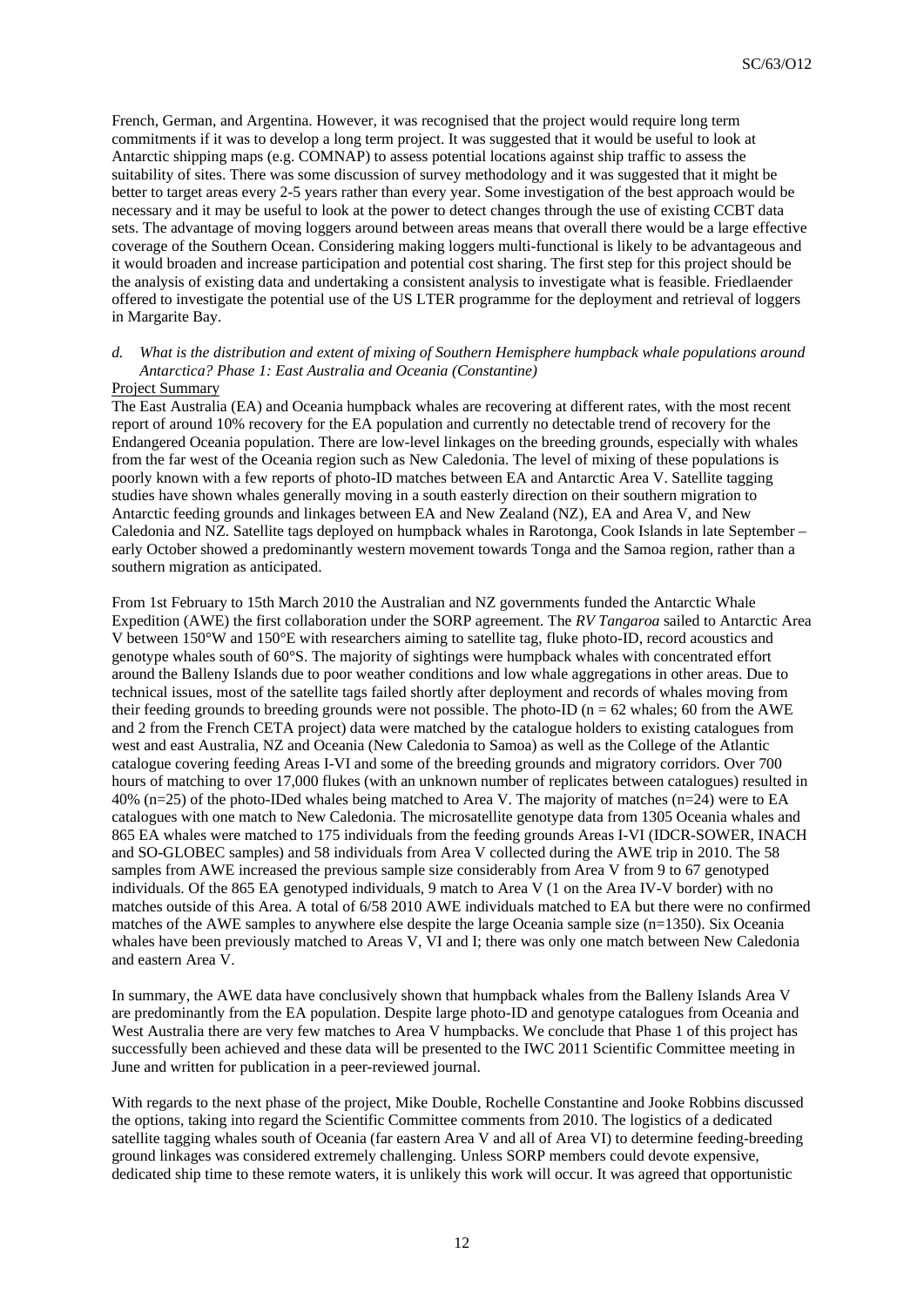photo-ID data would be requested from IATA and other research vessels transiting these waters. Instead, it was decided that a dedicated satellite tagging project would be developed covering the western and eastern sides of the Oceania population, whilst taking into consideration the best sites to deploy tags. The next phase of the project will be developed further by the project steering committee and presented to the IWC Scientific Committee in June, 2011.

## Discussion

Comments from IWC SC 2010 were reviewed and discussed. It was suggested that there needs to be more clarity of the specific aims of this project and how they relate to IWC priorities. It was also suggested that the project would benefit from having more of an emphasis on demography, including looking at differences in parameters such as survival, calving interval, and body condition. Further consideration should be given to placing more emphasis on increased effort on breeding grounds. There was a general discussion on the future tagging programme for this project and discussion explore a plan for 2013 tagging of western (e.g. Kermadec Island in New Zealand) and eastern (e.g. American Samoa and/or French Polynesia) areas of the South Pacific. The deployment of 30 tags in each location was suggested with the expectation that between 1/3 and 1/4 of tags may last until the whale reach their destination feeding grounds. It was noted that securing research permits could take up to 2 years to get for NZ and USA. Such a project would require a budget in the order of \$270k for tagging in the Kermadec Islands and in American Samoa. Potential funding sources include the New Zealand Government, USA MMSP, and IFAW. It was note that the US ship the Nathanial Palmer is going back from Ross Sea to Ushuaia along the ice edge and that this presents some excellent opportunities to get someone on area to south of South Pacific to collect biopsies and photo-IDs. There are some potential synergies between tagging in this project (e.g. tagging on breeding grounds in 2013 for southward migration) and the proposed Year of the Whale Project (e.g. deploy tags on the feeding grounds in 2013/14 for northward migration).

#### *e. Living whales Symposium in Chile September 2011 (Baker/Galletti)*  Project summary

This proposal is for a technical conference/workshop to review the strengths and weaknesses of available nonlethal research methods for studies of living whale in the Southern Ocean and their ecological roles in the Southern Hemisphere. The objectives are to advance the synergies of non-lethal methods for investigations addressing a range of research themes. Presentations at the workshop will focus on methodological or technological advances to non-lethal methods, including those that are still under development, or with specific applications to populations in the Southern Hemisphere. Preliminary planning has been undertaken and it is likely to be held in Chile in late 2011. It was suggested that the workshop could take place in association with the proposed Assessment workshop on southern right whales planned for Argentina in September 2011.

#### Discussion

Comments from IWC SC 2010 were reviewed and discussed. There was considerable discussion about whether the proposed date of September 2011 was realistic given the work required to get the Symposium fully funded and developed. The consensus was that this was not realistic and that it made good sense to delay it until next year. The date proposed was late March 2012. It was suggested that that it could be useful to explore the possibility of recording it and webcasting it to reach an international audience. The context for the work should include a robust exploration of the lethal vs. non-lethal research debate with a genuine review of what can and can't be achieved by both methods. There needs to be some further thinking about the big topics that link the workshops into the symposium. It may be useful to prepare a glossy brochure summarising the outcomes of the symposium and workshop for Commissioners. There was a detailed discussion about the proposed programme and how much to retain the focus on marine mammal research. It was suggested that the Symposium would benefit from inviting some world leading researchers who are not marine mammal folk but are leading related fields. The idea being that these people could provide some direction to the marine mammal community in some of the areas we are interested in e.g. ageing.

## *f. 2013/14 The SORP Year of the Blue Whale (Childerhouse/Double)*  Project summary

As one of the major initiatives within the SORP, the Committee discussed a proposal for a multi-vessel, circumpolar research project to focus on Antarctic blue whales in the austral summer of 2013/14. The proposed objectives for this 'Year of the Blue Whale' would be to:

- 1. To provide a circumpolar abundance estimate of Antarctic blue whales
- 2. To improve our understanding of Antarctic blue whale stock structure
- 3. To improve understanding of linkages between blue whale feeding and breeding grounds
- 4. To characterise foraging habitat of blue whales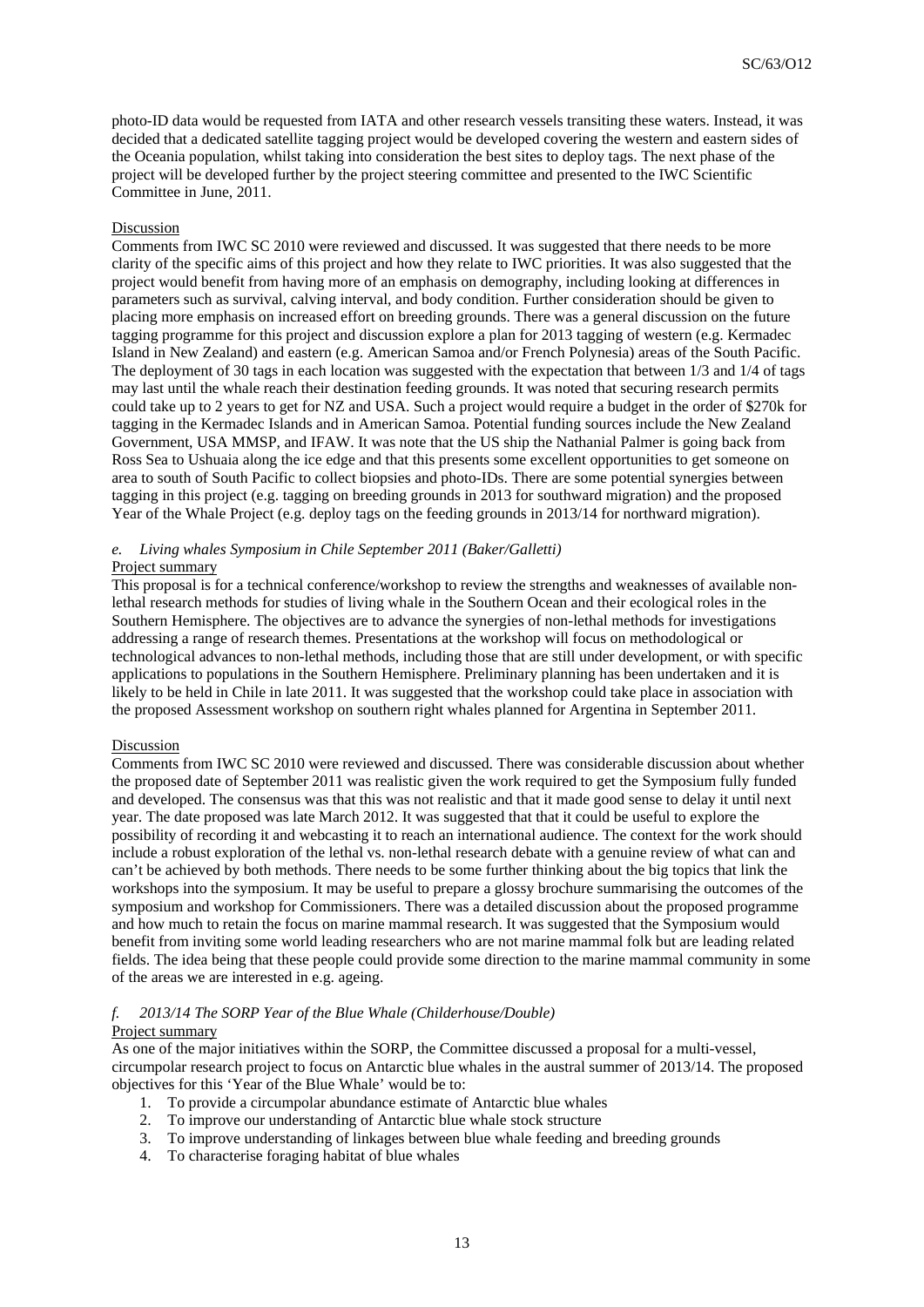All directly related to recommendations made by the SC and endorsed by the Commission. Preliminary work has been focus on investigating the feasibility of estimating abundance from mark-recapture techniques from biopsies and photo-IDs. These build on discussions held at SC in 2009 and 2010 and two small, technical workshops held in Hobart in 2011 and 2011. A full project proposal will be presented to SC 2011 which will be followed by dedicated experiments in the Antarctic in 2011/12 with joint South Africa/Australia and France/Australia expeditions.

## **Discussion**

Comments from IWC SC 2010 were reviewed and discussed. There was a robust discussion that covered the following issues

- This project is ambitious but it was questioned how realistic were the sample sizes required? Based on some preliminary simulations and modelling, it was expected that these were achievable, given sufficient vessel time being available. Given the existing samples already available, it is important to confirm the exact number of different number of individuals these represent.
- The identification of hotspots of blue whale activity will be key to ensuring the success of this project but much of this work can done well in advance of surveys starting.
- Getting enough DIFAR buoys can be problematic but nations should collaborate to achieve the required resources. While it was acknowledged that this could be a problem, it was not thought to be insurmountable.
- Marketing of this project is critical if there is to sufficient but in from SORP member nations and other nations. Perhaps some outside, specialist advice could be sought to help with this.
- Suggested team sizes for dedicated research vessels as in the order of 4-6 sightings people, and 3 acousticians. This would of course vary by vessel but it was noted that appropriately skilled people would be essential (e.g. acousticians) and that these people may be in short supply.
- It will be necessary to have a full time paid project leader/coordinator. As well as taking the lead on this work they would need to facilitate standardised training and the development of methodological standards and manuals.
- To ensure compatibility between vessels and research teams, there will need to be a standardised approach with methodology clearly articulated in manuals.
- While the focus on the research will be on blue whales, other parallel research should be encouraged e.g. krill and oceanography.
- Spatial modelling (which can be used to determine hot spots of distribution and also abundance) requires collection of real time covariate date and therefore oceanography and other data will be important to collect. Closely aligned with this is the post-processing of satellite data can be equally as useful in developing spatial modelling.
- There are presently plans for two dedicated surveys this austral summer 2011/12 that will undertake experiments to support the work this project. It was suggested that a workshop following this summer season could be useful to explore those results and to determine if further experimental work is required
- A Planning workshop for developing capacity in DIFAR will probably be required as part of a major training opportunities in 2012
- This project assumes that using acoustic detections and localisations will improve encounter rates (and therefore the number of biopsies and photo-IDs). This has been demonstrated for surveys of North Pacific right whales but requires some exploration for Antarctic blue whales but it is expected to be practical.
- The catch data provides a useful source of information but there is a question related to the accuracy of some of the data, especially the early catch records. It would be useful to seek the advice of experts familiar with this data (e.g. Allison, Branch, De La Mare) to provide an indication of which data coordinates for catches that are thought to accurate.
- Guinet is testing acoustic loggers that will be deployed on elephant seals this summer and it will be interesting to see if these might be useful for determining real time locations of hot spots of blue whales.
- It was noted that there is considerable scope for opportunistic data (e.g. photo-IDs) to be collected and contributed by other platforms of opportunity (e.g. supply vessels in transit, tour vessels). It was agreed that a description of data that could be collected for blue whales by IATO be developed and provided to them for dissemination. Gales offered to speak at the upcoming IATO meeting in Hobart to get the word out and develop initial contact. It was noted that while such sources can be useful, frequently much of the data provided is unusable and therefore some specific guidance on what photos format are required would be useful. CCMALR may also be a potential source of opportunistic data as well as IATO. A SORP brochure how people can contribute to this project would be useful and could be provided to tour operators and staff. It may be possible for the AAD to develop a central website for SORP to facilitate the collection of data send out to key contact person. This would be relevant to not only blue whale data but also killer whales.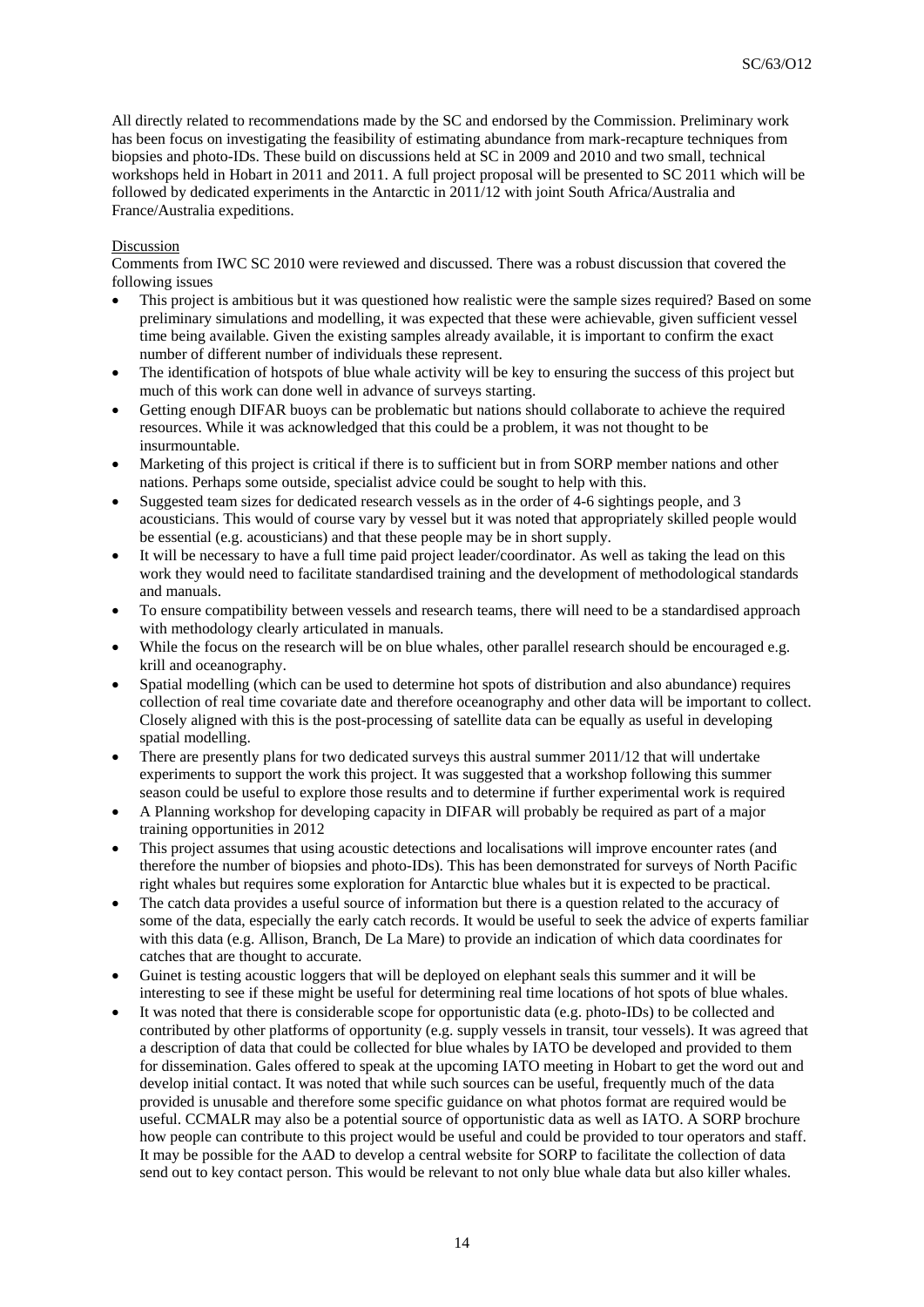- The title 'Year of the Whale' is a little misleading as this it will not be a single year of research. It was agreed that the project title should be 'SORP Antarctic Blue Whale Project'.
- The following people will be added to the Steering Group for this project: Charrassin, Brownell, Galletti, and Stafford.

## *g. Summary*

Based on the discussions and input at the workshop, the six SORP projects will be redrafted to take account of the issues raised at this workshop and also at IWC SC 2010. Furthermore, it was **agreed** that each of the six projects would:

- Redraft project proposals based on feedback at this workshop and the IWC SC in 2010 for resubmission to the IWC SC in late May 2011. Deadline: 30 April 2011.
- Development of a short  $(1/2 1)$  page) project summary to be used for a glossy brochure summarising outputs. This needs to be readable, reasonably high level, list tangible outputs and include 2-3 pretty images for inclusion in the brochure. Deadline: 30 April 2011.
- Progress of Report from the last year detailing progress and any impediments. Deadline: 30 April 2011.

## *5. SORP FINANCIAL ISSUES*

There was a discussion of financial issues related to SORP. There was a request for more clarity about what the IWC SORP funds can be used for. It can be used to facilitate travel and workshops, seed money for project work, and to support the coordination of SORP and SORP projects. The process for applying for funds is that SORP projects can request support from the fund but they can also make requests from general IWC SC funds. It was suggested that £20-30k is a reasonable figure to consider when applying to the SORP fund.

There is a limited amount of funding available and there is insufficient to run entire projects but it can be used as seed funding for projects which is perhaps where it is best spent. However, it was suggested that rather than spreading the SORP funds thinly across many projects, it would be better to focus a significant part of the fund into a single project and get that project up and running. There was discussion about what that project might be. The Acoustics project was suggested as it has proposed an initial year of analyses of data that has already been collected and that this would be a very productive use of the fund. It was suggested that co-funding from SORP fund and IWC SC core fund for this project might be a positive way to proceed. Another suggestion was the analysis of existing tag data and also for analysis time for tagging projects that are confirmed as going ahead could also be useful. A third suggestion was support for the SORP Antarctic blue whale project which could support regional organisations in developing comprehensive budget bids for personnel and ship time. There was no agreement on which project to support.

## *6. DATA SHARING AGREEMENT*

There has been discussion about whether SORP needs a specific data sharing agreement. Several models were considered (e.g. Antarctic Blue whale catalogue, SPLASH) but it was **agreed** that as SORP is an IWC initiative, the most appropriate agreement would be the already approved IWC Data Availability Agreement (DAA). Details of this (or at least a link) should be added to the SORP website.

## *7. PLANS FOR THE FUTURE*

Gales reported on plans for two dedicated Antarctic whale expeditions during the austral summer of 2011/12 to be run jointly with South Africa aboard the RV Africana and with the France aboard the *L'Astrolabe*. Both these expeditions will be developing and trialling methods for use in the SORP Antarctic Blue Whale Project as well as collecting other data relevant to the IWC research priorities.

## *8. OTHER ISSUES*

Gales was thanked for his excellent Chairing and Charrassin for his great organisation and hosting of the workshop.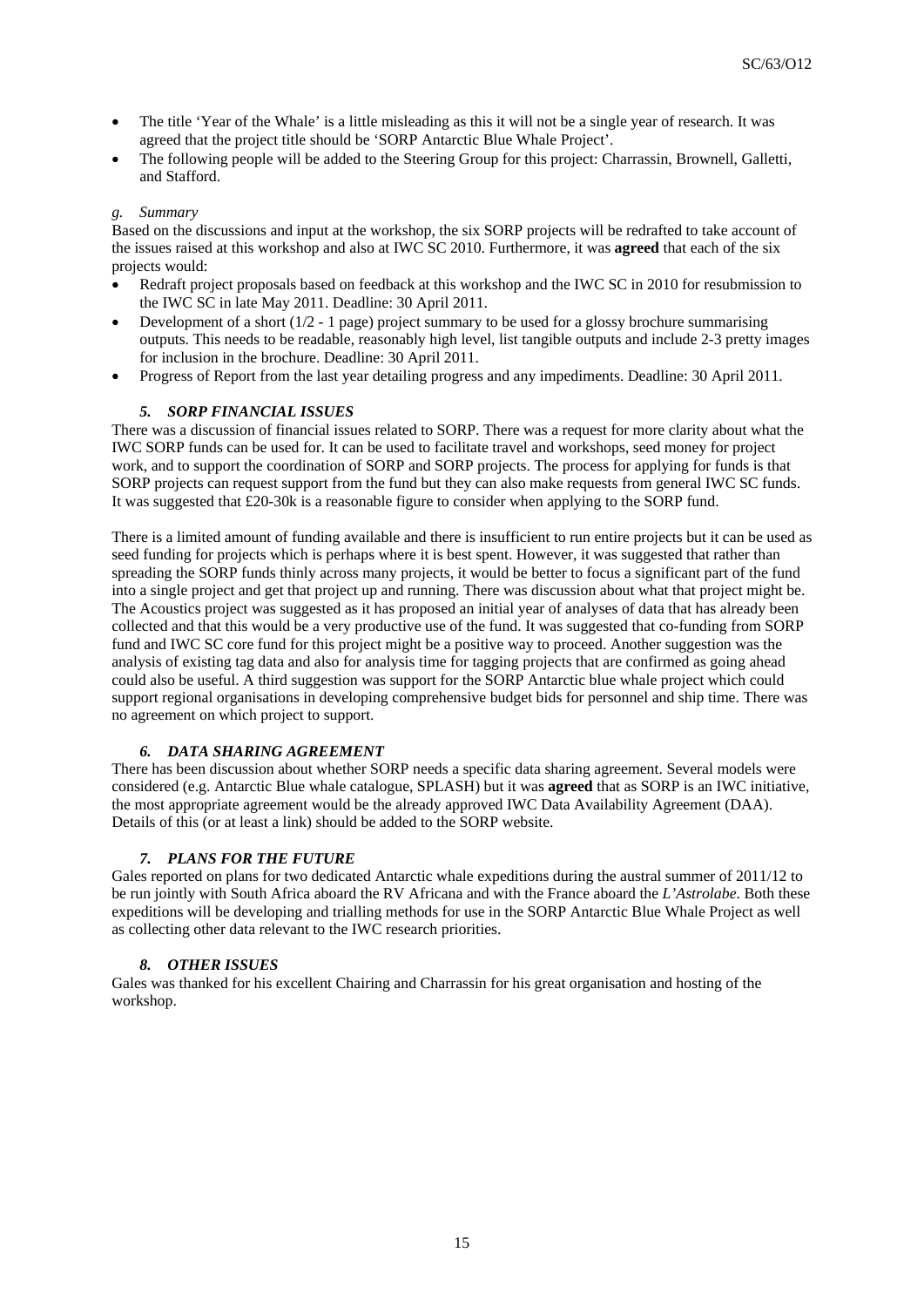# **Annex 1** List of Participants

| <b>Name</b>             | Email                                |
|-------------------------|--------------------------------------|
| Barbara Galletti        | barbara@ccc-chile.org                |
| Miguel Iniguez          | miguel.iniguez@cethus.org            |
| Fabia Luna              | fabia.luna@icmbio.gov.br             |
| <b>Bob Brownell</b>     | rlbcetacea@aol.com                   |
| Jean-Benoît Charrassin  | jbc@mnhn.fr                          |
| Lars Walloe             | lars.walloe@medisin.uio.no           |
| <b>Nick Gales</b>       | nick.gales@aad.gov.au                |
| Simon Childerhouse      | simon.childerhouse@aad.gov.au        |
| Mike Double             | mike.double@aad.gov.au               |
| Rochelle Constantine    | r.constantine@auckland.ac.nz         |
| Jooke Robbins           | jrobbins@coastalstudies.org          |
| <b>Christoph Guinet</b> | guinet@cebc.cnrs.fr                  |
| Ari Friedlaender        | asf7@duke.edu                        |
| Flore Samaran           | samaran@cebc.cnrs.fr                 |
| Kate Stafford           | stafford@apl.washington.edu          |
| Jason Gedamke           | jason.gedamke@noaa.gov               |
| Louise Chilvers         | lchilvers@doc.govt.nz                |
|                         |                                      |
| FIRST DAY ONLY          |                                      |
| Donna Petrachenko       | donna.petrachenko@environment.gov.au |
| Martine Bigan           |                                      |
| Papastavrou, Vassili    | vpapastavrou@ifaw.org                |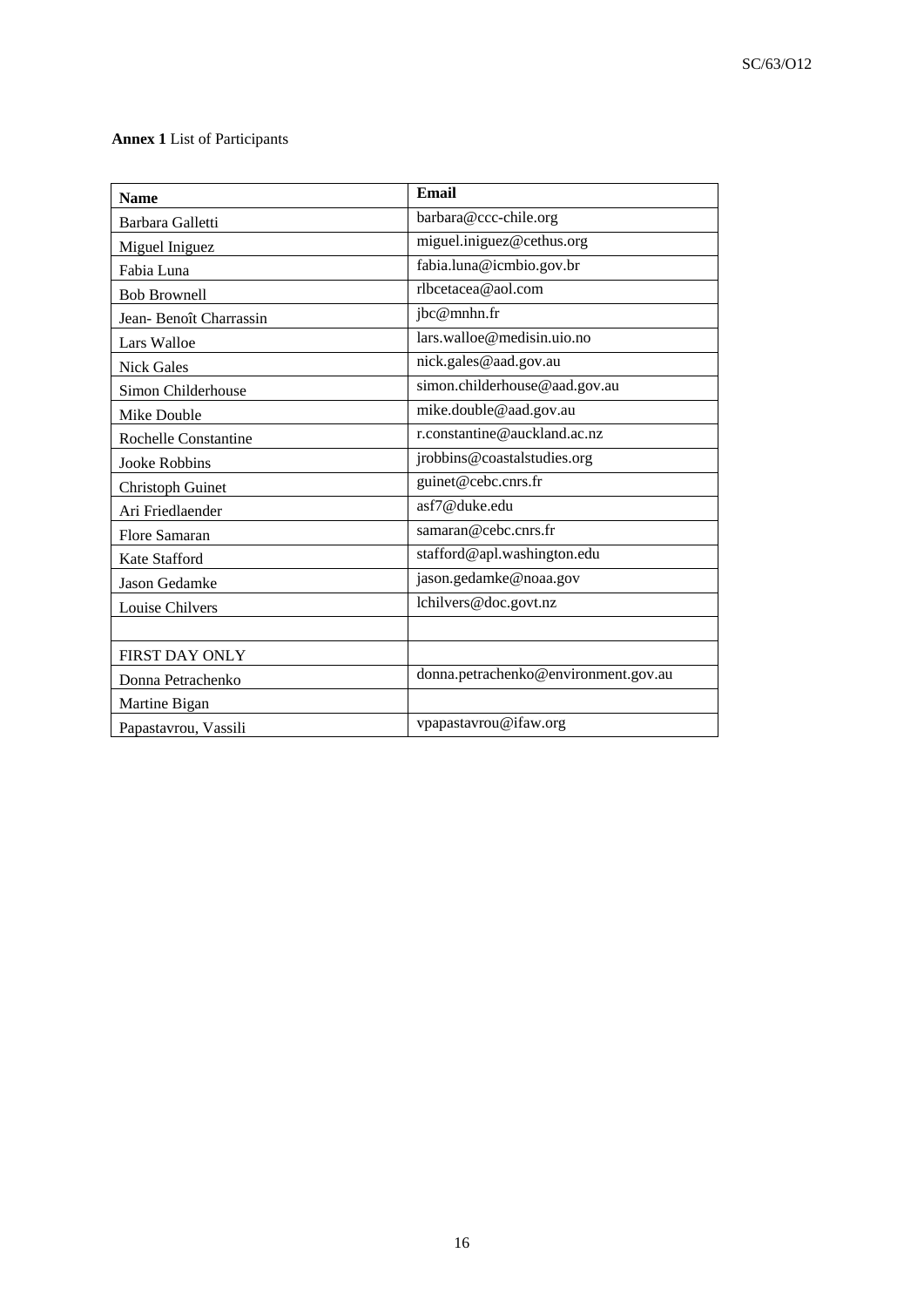## **Annex 2** Workshop Agenda

- 1. Opening remarks and welcome
- 2. Review of documents
- 3. Summary of SORP progress to date
	- a. Overview (Childerhouse)
		- b. Regional representative reports
		- c. Other
- 4. Review of SORP projects
	- a. Distribution, relative abundance, migration patterns and foraging ecology of three ecotypes of killer whales in the Southern Ocean (Guinet)
	- b. Foraging ecology and predator-prey interactions between baleen whales and krill: a multi-scale comparative study across Antarctic regions (Friedlaender)
	- c. Acoustic trends in abundance, distribution, and seasonal presence of Antarctic blue whales and fin whales in the Southern Ocean (Gedamke/Samaran)
	- d. What is the distribution and extent of mixing of Southern Hemisphere humpback whale populations around Antarctica? Phase 1: East Australia and Oceania (Constantine)
	- e. Living whales Symposium in Chile September 2011 (Baker/Galletti)
	- f. 2013/14 The SORP Year of the Blue Whale (Childerhouse/Gales)

The plan is to discuss all the existing six SORP projects in detail using the following criteria:

- i. Overview power point presentation by PI
- ii. Review of aims of objectives
- iii. Review of existing and potential collaborators
- iv. Review of revised proposal
- v. Determination of realistic timelines
- vi. Summary of logistical and funding requirements (this is a key part as we will be wanting to determine exactly what resources are required i.e. shipping)
- vii. Potential contributions by SORP member Governments and other funding sources
- viii. Recommendations for revisions of project proposal for presentation to SC in May
- 5. National and regional sources of logistic and fund support
- 6. Data sharing agreement (Brownell)
- 7. Policy linkages with SORP
- 8. Plans for the future
- 9. Other issues